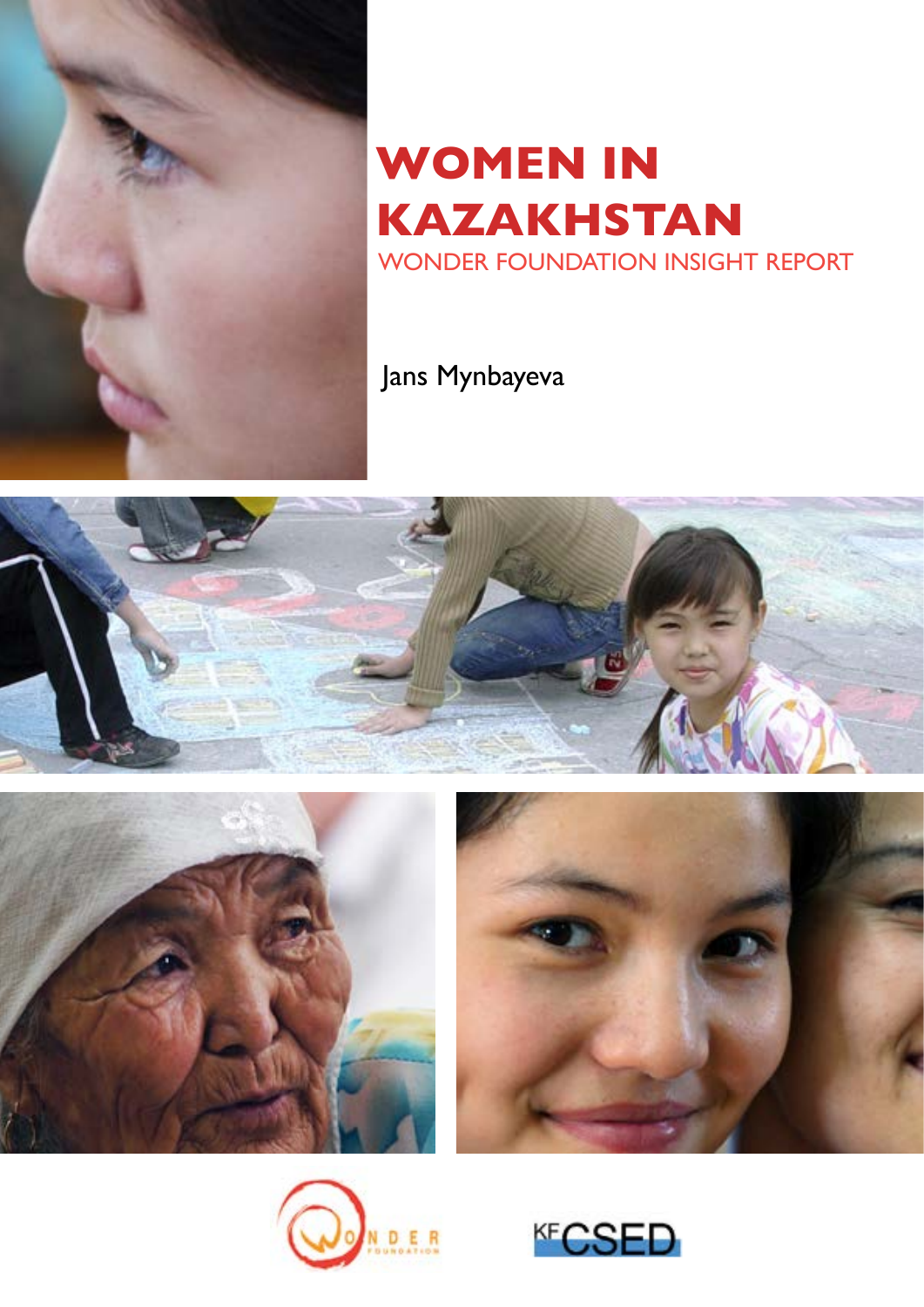## **INTRODUCTION**

Wonder Foundation is a charity that works to empower vulnerable women<br>and girls through education. We partner with locally-rooted organisations in the UK and overseas to achieve this. Our partners share our vision that empowerment means giving women the tools to make informed decisions about their own lives, as well as the importance of engaging those around them, especially their families, in supporting each woman's personal and professional development. This is possible because each project offers women in education programmes a personal mentor who can help her to raise her aspirations and negotiate her challenges in order to achieve them.

One of these partners is the Kazakhstan Foundation for Cultural, Social and Educational Development\* (KFCSED). Since 2005 KFCSED has been reaching out to disadvantaged women in low-income regions remote from urban centres and opened Kumbel Training Centre in 2012 as a response to the few opportunities open to many young women, so that they could learn skills for entry into the growing hospitality sector, where there is a shortage of skilled workers.

This report provides an insight into the situation for women in Kazakhstan, a diverse country with huge resources and great potential as well as more specifically into the country's hospitality sector.

We believe that supporting Kazakhstan's women to reach their potential and make informed choices about their futures will be a great investment in the economic, social and cultural future of the country.

\*КФКСОР Казахстанский Фонд Культурного, Социального и Образовательного Развития

# **CONTENTS**

|--|--|--|

#### **[POPULATION, DIVERSITY AND ECONOMY IN KAZAKHSTAN..5](#page-2-0)**

| 1.2 STATISTICS AND INDICATORS ON THE ECONOMIC SITUATION OF KAZAKHSTAN9 |  |
|------------------------------------------------------------------------|--|
|                                                                        |  |
| 2.3 THE SERVICES SECTOR LABOUR MARKET AND THE ROLE OF VOCATIONAL       |  |
|                                                                        |  |
|                                                                        |  |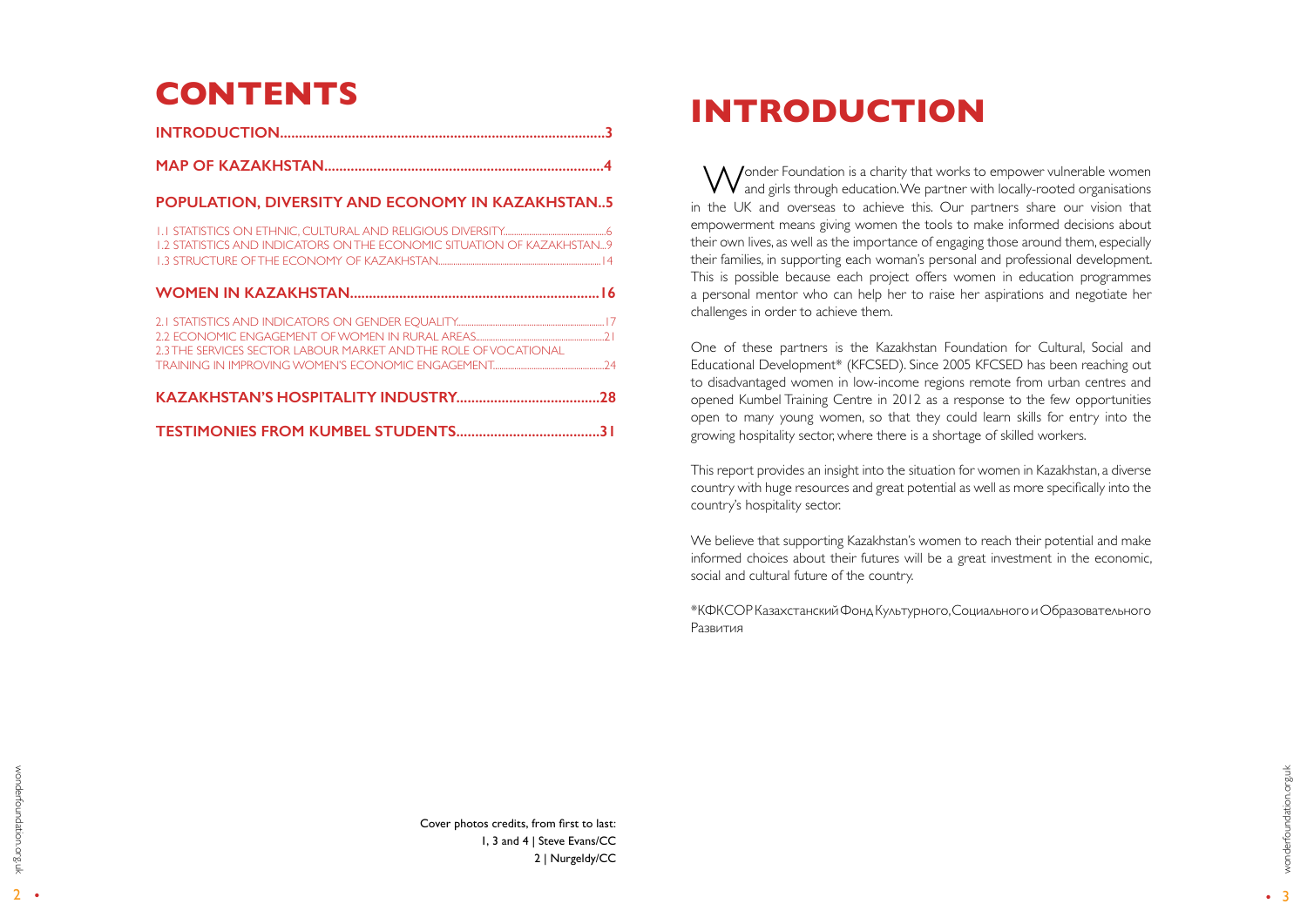



<span id="page-2-0"></span>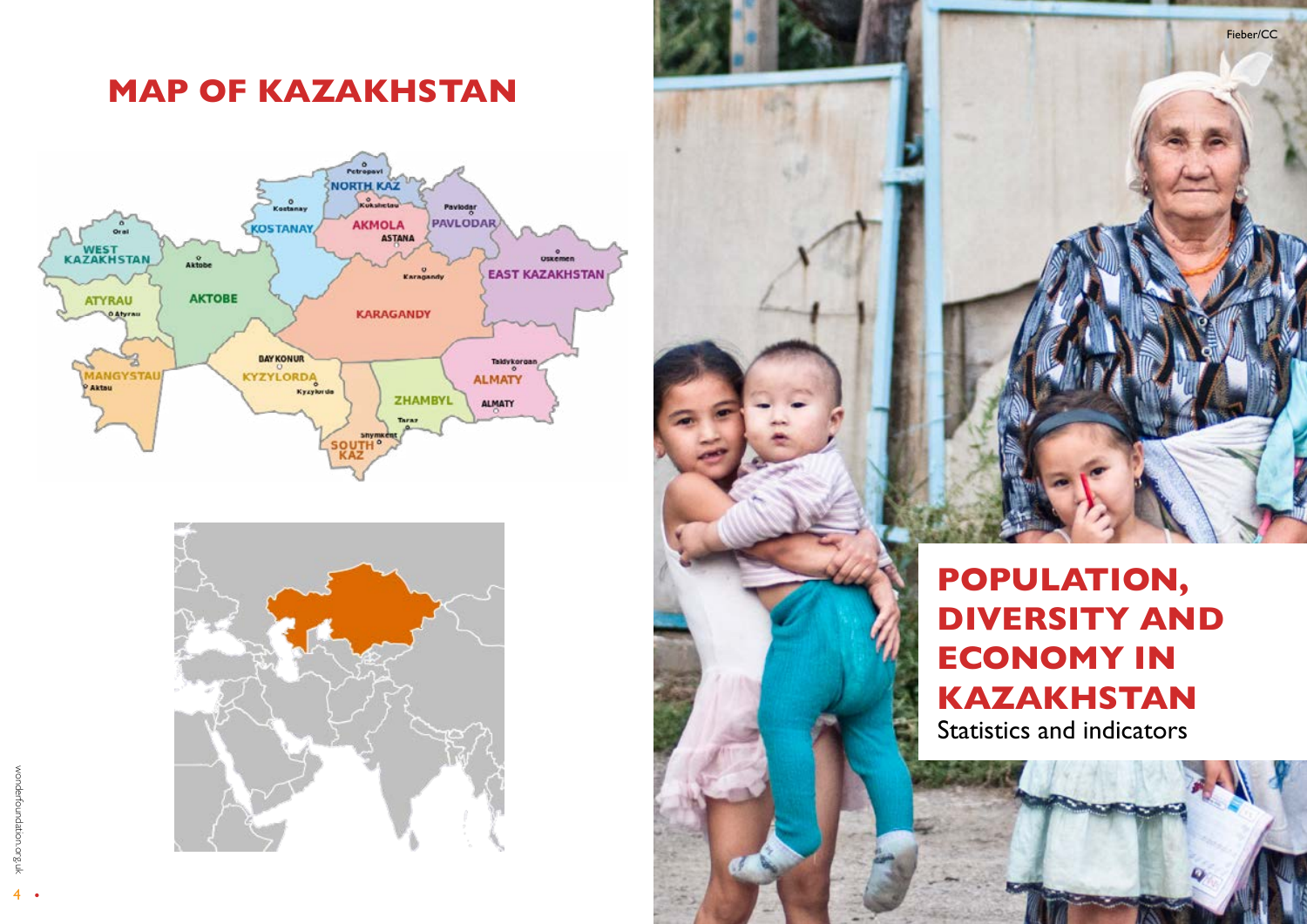6

wonderfoundation.org.uk wonderfoundation.org.uk

•

| Ì.<br>66.48<br>20.61<br>3.11<br>1.64<br>1.45<br>1.15<br>1.03<br>0.61<br>0.61<br>0.59<br>0.37<br>0.33<br>i<br>0.25<br>0.25<br>0.18<br>0.19<br>0.10<br>1:05 | % of total |
|-----------------------------------------------------------------------------------------------------------------------------------------------------------|------------|
|                                                                                                                                                           | population |
|                                                                                                                                                           |            |
|                                                                                                                                                           |            |
|                                                                                                                                                           |            |
|                                                                                                                                                           |            |
|                                                                                                                                                           |            |
|                                                                                                                                                           |            |
|                                                                                                                                                           |            |
|                                                                                                                                                           |            |
|                                                                                                                                                           |            |
|                                                                                                                                                           |            |
|                                                                                                                                                           |            |
|                                                                                                                                                           |            |
|                                                                                                                                                           |            |
|                                                                                                                                                           |            |
|                                                                                                                                                           |            |
|                                                                                                                                                           |            |
|                                                                                                                                                           |            |
|                                                                                                                                                           |            |

#### <span id="page-3-0"></span>1.1 STATISTICS ON **ETHNIC, CULTURAL AND RELIGIOUS DIVERSITY**

The population of Kazakhstan has **been growing slowly but steadily** in the past 10 years, totalling 17.7 million in February 2016'. Kazakhstan is a multiethnic country with 140 ethnic and 17 religious groups living on the territory of the Republic. Kazakhs are the largest ethnic group, comprising 66% of the country's population. They are followed by ethnic Russians, who constitute around 21%. Notably, Russians are the majority ethnic group in North Kazakhstan and Kostanay regions, where they comprise 49.76% and 41.58% of the population respectively. Other ethnic groups found across Kazakhstan include Uzbeks, Ukrainians, Tatars, Germans, Koreans and many more<sup>2</sup>.

2 Ministry of National Economy of the Republic of Kazakhstan Committee on Statistics (Комитет по статистике Министерства национальной экономики РК), "Численность населения Республики Казахстан по отдельным этносам на начало 2016 года," http://www.stat. gov.kz/getImg?id=ESTAT118979.

Within the framework of current demographic and migration trends in Kazakhstan, populations of Kazakhs, Uzbeks and Uyghurs are growing. As of February 2016, 957,772 ethnic Kazakhs have immigrated to their historical homeland, receiving returnee ("oralman") 3 . In contrast,

> 8 Агентство Республики Казахстан по статистике, *Национальный состав, вероисповедание и владение языками в Республике Казахстан: Итоги национальной переписи населения 2009 года в Республике Казахстан* (Astana: 2010), http://stat.gov.kz/getIm g?id=WC16200032705.



3 Bruce Pannier, "The Reasons Kazakhs Are Protesting," *Radio Free Europe/Radio Liberty,* May 22, 2016, http://www.rferl.org/content/qishloq-ovozikazakhstan-reasons-behind-protests/27750185.html. religious and ethnic pluralism is "*almost*  – religion often serves as a proxy for a 2009 national census revealed that 98.3% of ethnic Kazakhs identified as Muslim (predominantly Sunni Islam of the Hanafi school), while 91.6% of were Christians (predominantly Russian of Koreans practiced Buddhism<sup>10</sup>.

Kazakhstan's populations of Russians, Ukrainians, Tatars and Germans have been shrinking since independence 4 . In 2014, for instance, 20,287 ethnic Russians, 2,075 Ukrainians and 2,330 Germans emigrated from Kazakhstan, mostly to other CIS countries 5 . Women tend to comprise a larger proportion of all emigrants from Kazakhstan, although the number of male emigrants is rising. The number of female immigrants is roughly equal to that of male immigrants $^6$ .

Incidence of inter-ethnic marriage in Kazakhstan as a whole has fallen since 2011. In 2014, 25,364 inter-ethnic marriages were registered. Russians were found to be the ethnic group most likely to marry individuals of ethnicities other than their own. Among Kazakhs, more men marry outside their ethnic group than women 7 .

Islam, practiced by 70.2% of the population, is the majority religion in the Republic. It is followed by Christianity, which accounts for 26.3% 8 . As the UN's Special Rapporteur on

minorities at national level<sup>11</sup>. Established The principles of equality and national<br>
self-expression are guaranteed by the<br>
Human Rights Council (HRC), *Report of Constitution* and cultural diversity is Kazakhstan takes pride in the character of its population and interethnic peace are deemed essential for internal stability of the Republic. self-expression are guaranteed by the *Constitution*, and cultural diversity is safeguarded through policy initiatives such as the establishment of ethnic minority language schools, religious institutions, cultural centres, and media outlets. The government maintains that

**Ethnic** Composition of the Republic of Kazakhstan (as of January 2016)

населения по полу.

7 Ibid., Table 5.4 Interethnic Marriage.

The *Assembly of People of Kazakhstan*, headed by the President and convened multicultural and multi-confessional at least once a year, reflects this ethnoreligious pluralism by representing the interests of Kazakhstan's ethnic

10 Агентство Республики Казахстан по статистике, *Национальный состав, вероисповедание и владение языками в Республике Казахстан.*

11 HRC, *Report of the Special Rapporteur on freedom of religion or belief, Heiner Bielefeldt – Mis sion to Kazakhstan.*

Chechens · Others freedom of religion or belief observes, in 1995, the Assembly consists of 384 representatives of all ethnic groups inextricably intertwined" in Kazakhstan living in Kazakhstan and is an important element of Kazakhstan's political system. ethnicity and vice versa<sup>9</sup>. For instance, Its work is aimed at implementing the state's ethnicities policy, ensuring social and political stability, and providing for more effective interaction between state and civil society in the area of interethnic Russians and 90,7% of Ukrainians ethnic relations. The Assembly elects 9 of its members to the lower house of Orthodox). 28.5% of Koreans and 14% Parliament, the *Mazhilis,* to represent of Germans were non-believers. 11.4% the interests of all ethnic groups across Kazakhstan in the country's Parliament<sup>12</sup>.

**TABLE 1**

Ministry of National Economy of the Republic of Kazakhstan Committee on Statistics (Комитет по статистике Министерства национальной экономики РК), "Демографические показатели за 2007 - февраль 2016 года," http:// stat.gov.kz/getImg?id=ESTAT107388.

*the Special Rapporteur on freedom of religion or belief, Heiner Bielefeldt – Mission to Kazakhstan, December 23, 2014*, A/HRC/28/66/Add.1, para. 5, http://ohchr. org/EN/HRBodies/HRC/RegularSessions/Session28/ Documents/A\_HRC\_28\_66\_Add\_I\_ENG.doc.

<sup>4</sup> Министерство Экономики и Бюджетного Планирования Республики Казахстан, *Демографический Прогноз Республики Казахстан: Основные Тренды, Вызовы, Практические Рекомендации* (Astana: 2014), http:// www.akorda.kz/upload/nac\_komissiya\_po\_delam\_ zhenshin/Демографическая%20политика/4.2%20 рус.pdf

<sup>12</sup> Assembly of People of Kazakhstan,

<sup>5</sup> Комитет по статистике Министерства национальной экономики РК, *Демографический ежегодник Казахстана*, Table 9.4 Внешняя миграция по этносам. 6 Ibid., Table 9.5 Внешняя миграция

<sup>&</sup>quot;Activities of the Assembly of People of

Kazakhstan," http://assembly.kz/en/activitiesassembly-people-kazakhstan.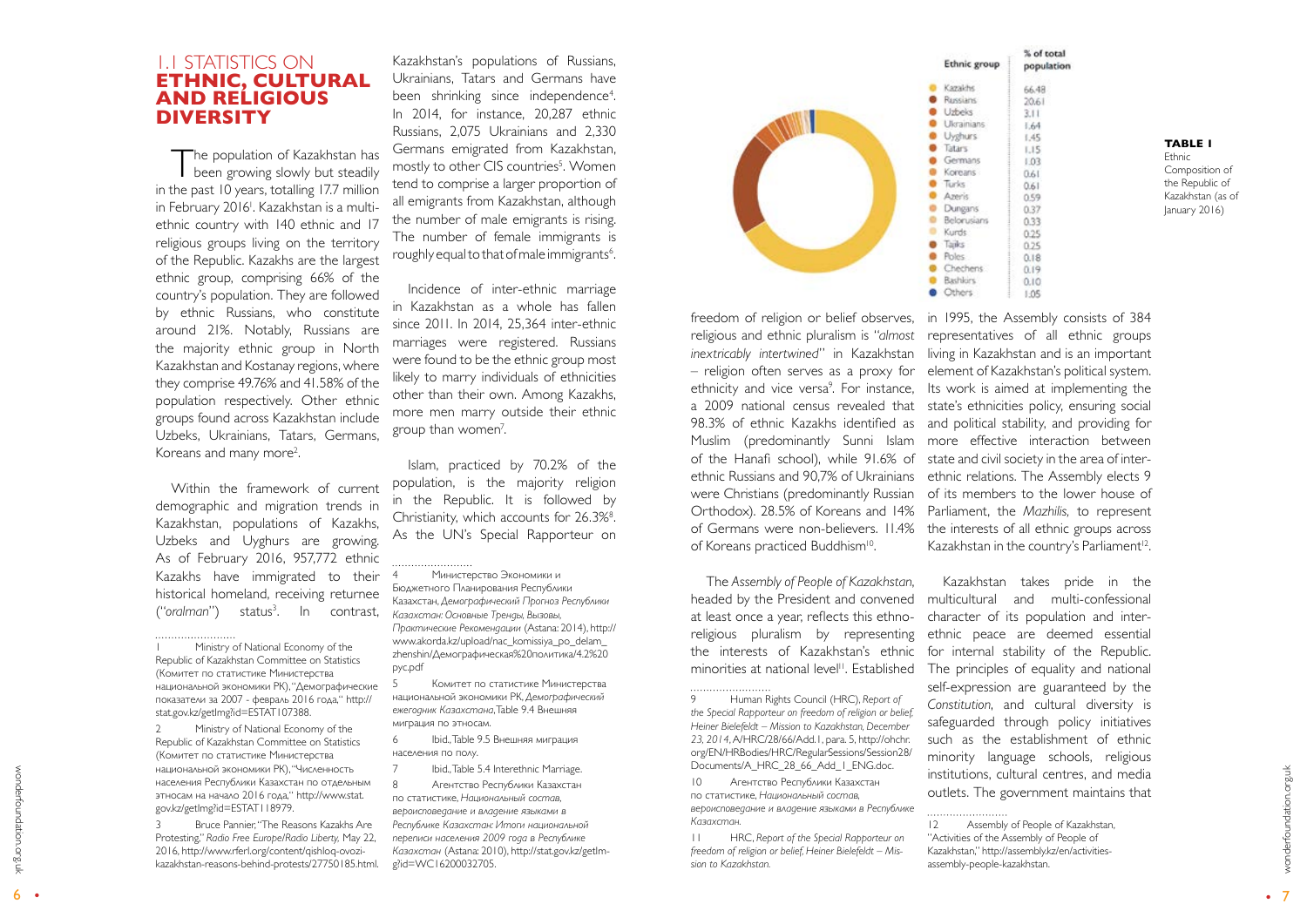wonderfoundation.org.uk

wonderfoundation.org.uk

its policy, based on the principle of unity in variety, enjoys popular support<sup>13</sup>. For President Nazarbayev, harmony between Kazakhstan's 140 ethnic groups is "*our life-giving oxygen*", while the state language, Kazakh, is described as the key factor "*cementing*" the nation<sup>14</sup>. Internationally, Kazakhstan has been cited as an example of inter-ethnic accord and sustainable development of a multi-ethnic society, including by the late Pope John-Paul II and former UN Secretary-General Kofi Annan<sup>15</sup>. .

Some have questioned the true extent of ethnic harmony in

14 Ренат Ташкинбаев, "Молодежь Казахстана должна обеспечить межнациональное согласие – Назарбаев," *Tengrinews*, November 11, 2014, https://tengri news.kz/kazakhstan\_news/molodej-kazahsta na-doljna-obespechit-mejnatsionalnoe-265003/; Выступление Президента Республики Казахстан Н.А.Назарбаева на XX Сессии Ассамблеи Народа Казахстана, 2013, http://assembly.kz/ru/ vystuplenie-prezidenta-respubliki-kazahstan-nana zarbaeva-na-xx-sessii-assamblei-naroda-kazahstana.

15 Colin Stevens, "Kazakhstan: Religious tolerance model," *EU Reporter*, February 20, 2015, https://www.eureporter.co/world/2015/02/20/ka zakhstan-religious-tolerance-model/.

20 UN Committee on the Elimination of Racial Discrimination (CERD), *Sixth and seventh periodic reports of States parties due in 2012: Kazakhstan,* August 5, 2013, CERD/C/KAZ/6-7, para. 308, http://bit.ly/1NiEnqR.

in the civil service, and promised that  $-40,878$  billion tenge (USD 184.4 billion)  $^{26}$ Goverment policy plays an important Kazakhstan.

Kazakhstan is an upper-middleincome country with GDP per capita of around USD 10,500 in 201522. Since 2000, the economy of Kazakhstan has been one of the ten highest performing economies in the world and is often cited as an example for other CIS states<sup>23</sup>. Thanks to a post-2009 recovery in the price of oil and substantial foreign currency reserves accumulated since 2000 in the *National Oil Fund*, Kazakhstan weathered the financial crisis rather well, experiencing sustained growth in spite of the global recession $24$ .

Kakakhstan16. For instance *International Crisis Group* observes a persistent belief among non-Kazakhs that ethnic Kazakhs enjoy undue advantages<sup>17</sup>. Language continues to be one of the most contentious issues. Kazakh is the official state language, but local organizations may use Russian on an equal basis with Kazakh. The law does not require the ability to speak Kazakh for entry into the civil service and prohibits linguistic discrimination. Nonetheless, Kazakh language ability is looked upon favourably, which non-Kazakh speakers protest is discriminatory<sup>18</sup>. According to *Crisis Group*, language policies such as the practice of replacing Russian place names with Kazakh ones, and the perception that government and business are largely closed to non-Kazakhs, cause offence<sup>19</sup>. The government, on the other hand, has previously explained the underrepresentation of ethnic minorities in the civil service as reflecting minorities' preference for work in business and the services sector, where earnings are higher than in the civil service<sup>20</sup>. In April 2016, President Nazarbayev noted that

> 23 Knox and Yessimova, "State-Society Relations: NGOs in Kazakhstan".

24 Bertelsmann Stiftung, BTI 2016 — *Kazakhstan Country Report.*

16 International Crisis Group, "Stress Tests for Kazakhstan," Crisis Group Europe and Central Asia Briefing N°74, May 13, 2015, http://www.crisisgroup. org/~/media/Files/asia/central-asia/kazakhstan/ b074-stress-tests-for-kazakhstan.pdf.

17 Выступление Президента Республики Казахстан Н.А.Назарбаева на XXI сессии Ассамблеи Народа Казахстана, April 18, 2014, http://assembly.kz/ru/vystuplenie-prezidenta-respu bliki-kazahstan-nanazarbaeva-na-xxi-sessii-assam blei-naroda-kazahstana; International Crisis Group, "Stress Tests for Kazakhstan".

18 United States Department of State, *Country Reports on Human Rights Practices for 2015 – Kazakhstan.*

19 International Crisis Group, "Stress Tests for Kazakhstan".

#### 1.2 STATISTICS AND INDICATORS ON THE **ECONOMIC SITUATION** OF KAZAKHSTAN

However, in 2015 Kazakhstan's economy decelerated substantially, expanding by just 1.2% (compared to

22 World Bank, "Kazakhstan"; Комитет по статистике Министерства национальной экономики Республики Казахстан, Динамика основных социально-экономических показателей, "Основные социально -экономические показатели Республики Казахстан," http://bit.ly/1QyEhG2 [Accessed May 20, 2016].

45 ethnicities are already represented 4.1% in 2014)25. GDP in 2015 stood at Kazakhstan will work to ensure ethnic The economic slowdown was caused by diversity within state institutions<sup>21</sup>. the recent decline in global commodity prices and economic downturn in role in aintaining peaceful coexistence in Russia and China, Kazakhstan's major trade partners. Kazakhstan devalued its currency, the tenge, by 19% in February 2014, and in November 2014 the government announced a stimulus package to cope with the economic challenges. In spring 2015, Kazakhstan embarked on an ambitious reform agenda to modernize its economy and improve its institutions. However, in the face of further decline in the Russian rouble, falling oil prices, and the regional economic slowdown, Kazakhstan announced in August 2015 that it would cancel its currency band in favour of a floating exchange rate, which sparked further depreciation in the value of the tenge<sup>27</sup>. Whilst halting the depletion of Kazakhstan's foreign currency reserves, the depreciation resulted in a drop in the hard currency value of citizen's earnings, a rise in the local currency cost of dollardenominated debts that many people hold, and a rise in the cost of imports. This negatively affected private domestic demand and intensified inflationary pressures. The pass-through effect of the August depreciation caused inflation 

25 Комитет по статистике Министерства национальной экономики Республики Казахстан, Динамика основных социально-экономических показателей, "Основные социально -экономические показатели Республики Казахстан".

26 Комитет по статистике Министерства национальной экономики Республики Казахстан, "Валовой внутренний продукт методом производства за 2015 год," Экспресс -информация № Э-41-02/148 от 21 апреля 2016 года, http://stat.gov.kz/getImg?id=ESTAT110960. 27 "Kazakhstan,*" The World Factbook* (Washington, DC: Central Intelligence Agency), updated March 23, 2016, https://www.cia.gov/ library/publications/the-world-factbook/geos/kz.html [Acessed April 28, 2016].

<span id="page-4-0"></span>

Evgeni Zotov/CC

<sup>13</sup> Embassy of the Republic of Kazakhstan to the United States, "Ethnic Diversity," http://www. kazakhembus.com/content/ethnic-diversity.

<sup>21</sup> Мурат Жакеев, "Лидер нации: В Казахстане в корпусе госслужащих представлено 45 этносов," Kazinform, April 26, 2016, http://www. inform.kz/rus/article/2897065.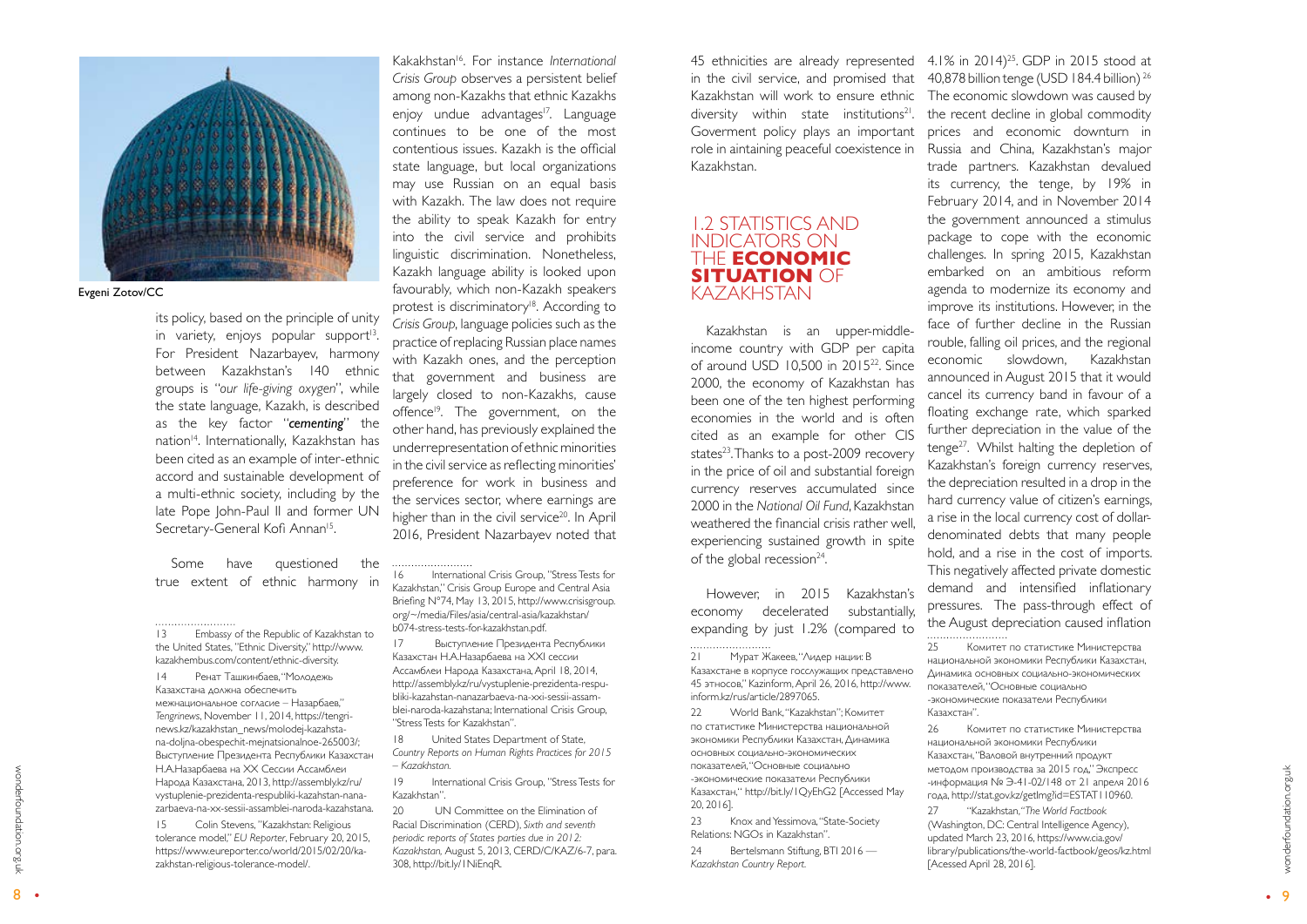The economic downturn has psychological $h$ elp $^{33}$ worsened living standards across Kazakhstan and the government is the slowing economy by protecting for a recalculation of their loans<sup>32</sup>. Mental health professionals in the country note demand may also remain weak, as nonproven particularly traumatic for men, who are under significant pressure to

- 28 Ricardo Aceves, "Inflation continues to surge in March," Focus Economics, April 1, 2016, http:// www.focus-economics.com/countries/kazakhstan/ news/inflation/inflation-continues-to-surge-in-march.
- 29 World Bank, "Kazakhstan".

to spike, reaching 15.7% in March 2016.28 provide for their families, leading to an increase in numbers of men seeking .

30 Анна Платонова, "Казахстанские пенсионеры из-за кризиса стали чаще выходить на работу," *ИНФОРМБЮРО*, April 5, 2016, http:// informburo.kz/novosti/kazahstanskie-pensionery-izza-krizisa-stali-chashche-vyhodit-na-rabotu.html.

attempting to soften the impact of even further this year. According to *Focus*  social spending and increasing pensions. protracted recession in Russia along However, the *World Bank* observes with still-low commodities prices will that pro-poor transfer programs are weigh on economic growth. As of May still relatively undeveloped, leaving 2016, analysts expect the economy to low-income households vulnerable to expand only 0.3% in 2016<sup>34</sup>. According rising food prices, falling real wages and to *Bertelsmann Stiftung,* a considerable diminished employment opportunities<sup>29</sup>. number of self-employed persons A recent report by Ranking.kz found that remain particularly vulnerable to the the number of individuals above pension worsening macroeconomic outlook<sup>35</sup>. age in employment has doubled in 2015, In 2017-2018, growth should pick up indicating that more people are choosing with the Kashagan offshore oil field to keep working instead of relying on coming online and Russia's economy pensions<sup>30</sup>. According to real-estate improving<sup>36</sup>. Next year, Kazakhstan's news service Krysha, nearly a quarter economy is expected to grow by 2.1%<sup>37</sup>. of all mortgage holders across the However, weak domestic demand may country are now three months behind limit industrial and services growth, as with repayments<sup>31</sup>. In January 2016, households seek to restore savings, mortgage holders even held a protest firms endeavour to strengthen balance outside a major bank in Almaty, calling sheets, and the government moves to that the recent economic downturn has commodity trade volumes are subdued. The economy is expected to slow *Economics*, the spillover effects from a consolidate fiscal accounts. External Consequently, the *World Bank* predicts

31 Инна Пчелянская, "Казахстанцам всё сложнее платить по кредитам," *Крыша*, February 26, 2016, http://krisha.kz/content/news/2016/kazahs tancam-vsyo-slozhnee-platit-po-kreditam.

10 1 MHz I Newtatcrata, "Kasaxcratatus of Prospects, Convert Constrained West Supplied Constrained Methoms and the Constrained American American American Method Constrained American American Constrained Constrained Constr 36 World Bank Group, *Global Economic Prospects*, *January 2016: Spillovers amid Weak Growth* (Washington, DC: World Bank, 2016), 88, http://pubdocs.worldbank.org/pubdocs/public doc/2016/1/697191452035053704/Global-Econo mic-Prospects-January-2016-Spillovers-amid-we ak-growth.pdf.

32 "Kazakh 'Gray Mass' Protests Bank Loan Policies," *Radio Free Europe/Radio Liberty*, January 20, 2016, http://www.rferl.org/media/video/kazakhstan -bank-protest-almaty/27499447.html.

According to official data, the in-rural-areas-compared-to-3.1 in-urbansubsistence minimum across Kazakhstan currently amounts to 20,431 tenge per capita39. Also known as the poverty line, this represents the income level people require to afford life's basic necessities (such as food, clothing, housing), and having much higher poverty rates, only satisfy their most important sociocultural about a quarter of rural households needs. As of March 2016, the subsistence receive social assistance transfers, minimum was lowest in Pavlodar region, where it amounted to 18,349 tenge per capita, followed by Kyzylorda region (18,429 tenge) and Zhambyl region (18,678 tenge). On the other hand, the subsistence minimum was highest in Mangystau region (24,846 tenge per capita), Almaty city (23,100 tenge) and a number of active policies to provide Astana city  $(23,020 \text{ tenge})^{40}$ . .

At the end of 2015, the percentage 130,000 of the self-employed, partof Kazakhstan's population living on incomes below subsistence level was 2.3%. In cities, only 1% lived on incomes below the poverty line, but in rural areas the proportion was over four times higher at 4.1%. Particularly alarming was the rural-urban disparity in South Kazakhstan region, where 7.5% of the rural population lived on incomes below subsistence level, compared to only  $1.7\%$  of the urban population<sup>41</sup>. The

The flagship labour policy programme *Employment Roadmap* 2020 includes training, job matching and facilitating regional mobility of workers<sup>44</sup>. Over time employed and unemployed have participated in the programme in 2015, almost half of whom were women<sup>45</sup>.

34 "Kazakhstan Economic Growth", *Focus Economics*, May 10, 2016, http://www.focus-econo mics.com/countries/kazakhstan [Accessed May 20, 2015].

35 Bertelsmann Stiftung, BTI 2016 — *Kazakhstan Country Report*, 24.

Ministry of National Economy of the Republic of Kazakhstan Committee on Statis tics (Комитет по статистике Министерства национальной экономики РК), "Динамика численности населения," http://stat.gov.kz/getImg?i d=ESTAT101386; OECD, Multi-dimensional Review of Kazakhstan, 54.

37 Kazakhstan Economic Growth", *Focus Economics.*

that growth is likely to be far below the divide between urban and rural areas 8.3% rate averaged between 2000 and is very substantial in Kazakhstan. Not 201038.

#### **Rural and Urban Disparities**

39 Комитет по статистике Министерства национальной экономики Республики Казахстан, *Социально-экономическое развитие Республики Казахстан за январь-март 2016 года*, 68. 40 Ibid.

41 Комитет по статистике Министерства национальной экономики Республики Казахстан, "Доля населения, имеющего доходы ниже

величины прожиточного минимума (квартальные

only are incomes and consumption expenditures higher in urban areas, but rural households also tend to be larger – they have on average four members areas. Moreover, social services in rural areas are weaker so that public transfers reach urban households more than rural households<sup>42</sup>. Indeed, despite rural areas representing 43% of the population and compared to over 40% in the large cities of Astana and Almaty<sup>43</sup>. .

#### **Labour Market**

#### данные)," http://bit.ly/1XPIIlz.

42 Babken Babajanian, Jessica Hagen-Zanker and Heiner Salomon, *Analysis of Social Transfers for Children and their Families in Kazakhstan* (2015), UNICEF in the Republic of Kazakhstan, https://www. odi.org/sites/odi.org.uk/files/odi-assets/publications -opinion-files/9448.pdf.

44 OECD, *Multi-dimensional Review of Kazakhstan*, 59.

45 Министерство здравоохранения и социального развития Республики Казахстан, "О реализации Дорожной карты занятости в 2015 году (инфографика)," http://dkz.mzsr.gov.kz/sites/ default/files/user1/dkz2015.pdf.

<sup>33</sup> Tatiana Em, "Economic Crisis Shakes Kazakstan's Macho Culture," *Institute for War & Peace Reporting*, April 12, 2016, https://iwpr.net/ global-voices/economic-crisis-shakes-kazakstansmacho.

<sup>38</sup> World Bank Group, *Global Economic Pros pects, January 2016*, 88.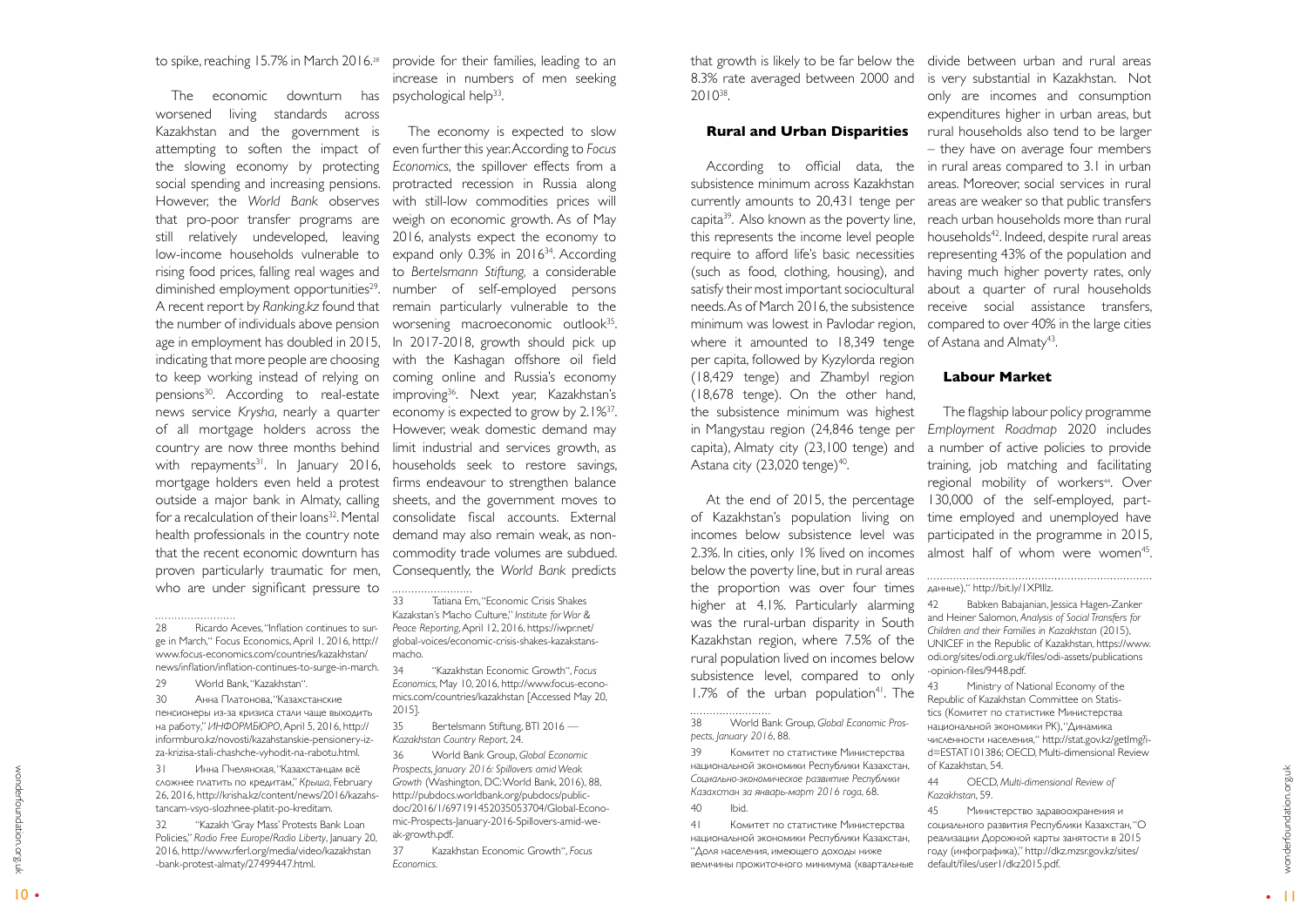population currently consists of 8.9 million has steadily decreased from 13.5% in 1999 to 5.2% in 2013, despite the region (both  $0.4\%/551}$ . crisis of 2007-200946. However, since 2013 employment growth rates have 2016, the level of unemployment was 201447. The social stigma attached to Mangystau region (236,372 tenge/ unemployment deters many people, month), and Astana city (221, 009 tenge/ Social Development show that the tenge/month-respectively<sup>53</sup> number of individuals officially registered as unemployed in March 2016 was 23% higher than in March 2015 and currently exceeds  $69,000^{49}$ . Up to  $60\%$  of those registered unemployed are women<sup>50</sup>.

However, the recent economic Across Kazakhstan, the proportion of and few new jobs being created.

fallen below 1% due to the economic average monthly nominal earnings in slowdown. In the first quarter of the whole of Kazakhstan amounted to recorded at 5%, largely unchanged since Atyrau region (254,178 tenge/month), particularly men who are traditionally month). By contrast, workers in North expected to be the main breadwinners Kazakhstan region, Zhambyl region and in the family, from registering with the South Kazakhstan region earned, on government48. Nevertheless, statistics average, as little as 87,341 tenge/month, from the Ministry of Healthcare and 87,778 tenge/month and 88,785 In the last quarter of 2015, the 136,094 tenge<sup>52</sup>. Wages were highest in .

48 Tatiana Em, "Economic Crisis Shakes Ka zakstan's Macho Culture".

49 Комитет по статистике Министерства национальной экономики Республики Казахстан, *Социально-экономическое развитие Республики Казахстан за январь-март 2016 года,* 9-10; 70- 71.

50 Министерство здравоохранения и

Self-employment has decreased since 2001, largely because of shifts in employment from agriculture to services, structural transformation of Kazakhstan's economy and the growth of other sectors such as education, which is almost entirely composed of salaried workers<sup>54</sup>. However, the number of self-employed has grown during the 2008-2009 economic crisis<sup>55</sup>. 2.4 million economy totalled 27.3% of GDP, of individuals are currently self-employed which 0.6% was illegal activity<sup>60</sup>. Informal are women<sup>56</sup>. 65.4% of the total self- employed workers whose enterprises employed population live in rural areas. are informal and all contributing family Almost half of the self-employed are workers, but also employees who are concentrated in the southern regions of undeclared, not covered by labour the country: South Kazakhstan, Zhambyl law or do not receive basic labour and Almaty region are home to 48% of and employment-linked social rights<sup>61</sup>. the self-employed<sup>57</sup>. Today, a significant Around 23% of all employed persons proportion of the self-employed work in Kazakhstan worked in the informal in sectors including agriculture (45.2%), sector in 2015. Women are slightly trade (25%), construction (9%) and more likely than men to be engaged transportation services  $(10.4\%)^{58}$ . as workers in the informal sector or to According to a joint report by the be unpaid family workers (as opposed government and the UN Country Team, to self-employed businesspeople who many of the self-employed are involved hire others), particularly in rural areas<sup>62</sup>. in market and retail trade because such According to the *Asian Development*  activities *"do not require long-term training,*  Bank, women find informal businesses to *work experience, additional training and*  be an attractive form of work because it *allows them to have comparatively stable*  allows them to combine work and care According to the *Statistics Committee*  concerning their businesses themselves, of children and other household matters. In addition, they can resolve any issues are not subject to inspections by tax authorities, and are not required to file tax returns<sup>63</sup>. However, informal sector work is characterized by lower wages and lack of unemployment protection and other benefits. As Gavrilovic and

> 60 Ministry of National Economy of the Republic of Kazakhstan Committee on Statistics (Комитет по статистике Министерства национальной экономики РК), "Доля ненаблюдаемой экономики в ВВП," http://stat.gov. kz/getImg?id=ESTAT103402.

51 Комитет по статистике Министерства национальной экономики Республики Казахстан, *Социально-экономическое развитие Республики Казахстан за январь-март 2016 года*, 70-71.

54 OECD, M*ulti-dimensional Review of Kazakhstan*, 57.

12 • Sometime Handel Continue China Shakes National Handen Microscopters (1980) (1980) (1980) (1980) (1980) (1980) (1980) (1980) (1980) (1980) (1980) (1980) (1980) (1980) (1980) (1980) (1980) (1980) (1980) (1980) (1980) ( 62 Ministry of National Economy of the Republic of Kazakhstan Committee on Statistics (Комитет по статистике Министерства национальной экономики РК), *Занятость населения и оплата труда: Численность неформально занятого населения в Республике Казахстан 19* (2015), "9. Структура занятого населения по типу производственной единицы, рабочего места и полу," 36, http://www.stat.gov.kz/ getImg?id=ESTAT114562. 63 ADB, *Kazakhstan Country Gender* 

in Kazakhstan, up to a half of them employment includes those self*income.* "59

under the Ministry of the National Economy, in 2014 the country's informal

. . . . . . . . . . . . .

56 Ministry of National Economy of the Republic of Kazakhstan Committee on Statistics (Комитет по статистике Министерства национальной экономики РК), "Численность самостоятельно занятых," http://stat.gov.kz/ getImg?id=ESTAT075730.

57 OECD, Multi-dimensional Review of Ka zakhstan, 57.

58 Ministry of National Economy of the Republic of Kazakhstan Committee on Statistics (Комитет по статистике Министерства национальной экономики РК), "О ситуации на рынке труда в Республике Казахстан в 4 квартале 2015 года," Экспресс-информация № 41-08/66 10 февраля 2016 года, http://stat.gov.kz/ getImg?id=ESTAT110211

59 The Government of Kazakhstan and the United Nations Country Team, *Millennium Development Goals in Kazakhstan* (Astana: Kuik Printing House, 2010), 56, http://www.undp.org/ content/unct/kazakhstan/en/home/mdgs-sdgs/mdgsin-kazakhstan0/2010-millennium-developmentgoals-in-kazakhstan-report.html.

61 OECD, *Multi-dimensional Review of Ka -*

*zakhstan*, 57.

*Assessment,* 42.

downturn is hampering progress in this the economically active population area, with many workers being laid off who were registered as unemployed Kazakhstan's economically active regions with the lowest percentage of people; and the level of unemployment city and Akmola region (both 0.3%), was highest in Kyzylorda region (2.7%), followed by Atyrau region (1.9%). The registered unemployed were Almaty followed by Aktobe region and Almaty

<sup>46</sup> Комитет по статистике Министерства национальной экономики Республики Казахстан, Динамическая таблица "Основные индикаторы рынка труда за 2001-2015гг.", http://www.stat.gov. kz/getImg?id=ESTAT099069; OECD, M*ulti-dimensio nal Review of Kazakhstan*, 55.

<sup>47</sup> Ministry of National Economy of the Republic of Kazakhstan Committee on Statistics (Комитет по статистике Министерства национальной экономики РК), "О ситуации на рынке труда в I квартале 2016 года," Экспрессинформация № 41-08/174 11 мая 2016 года, http://stat.gov.kz/getImg?id=ESTAT121175.

социального развития Республики Казахстан, "Основные показатели рынка труда на 1 января 2016 г.", February 18, 2016, http://www.mzsr.gov.kz/ content/основные-показатели-рынка-труда-на-1 января-2016-г.

<sup>52</sup> Ibid., 71-72.

<sup>53</sup> Ibid.

<sup>55</sup> ADB, *Kazakhstan Country Gender Assessment*, 42.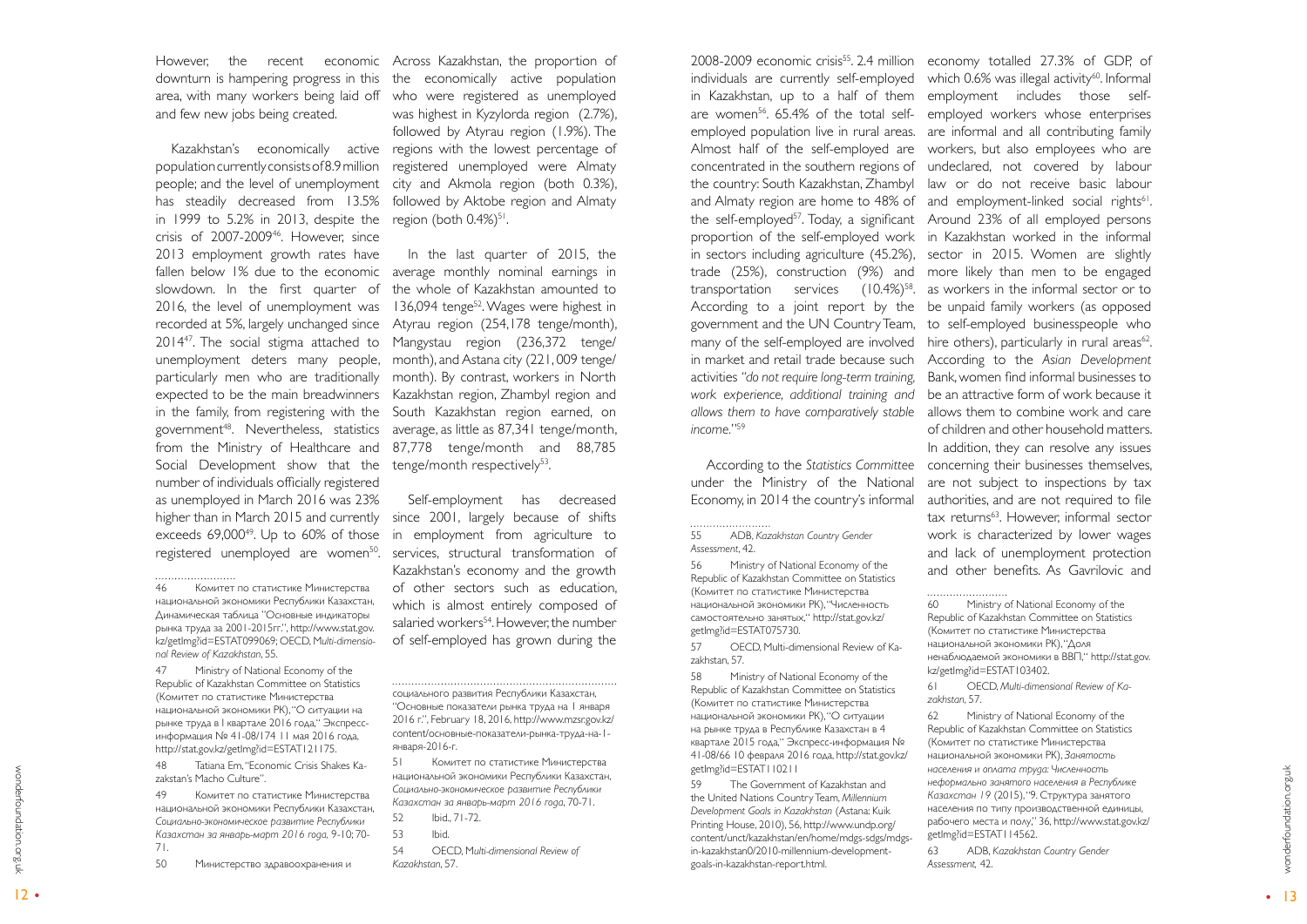<span id="page-7-0"></span>colleagues found, the self-employed 56.8% of the GDP<sup>68</sup>. and informal workers were the most vulnerable groups during the 2008– according to a 2015 study, minority women (mainly Uzbeks and Uighurs) have markedly higher informality rates in times of recession than Kazakh and European women<sup>65</sup>. .

#### 1.3 **STRUCTURE** OF THE ECONOMY OF KAZAKHSTAN

The largest economy in Central Asia, Kazakhstan possesses substantial fossil fuel reserves and other minerals and metals, such as uranium, copper, and zinc. Kazakhstan's industrial sector makes up 36.3% of the country's GDP<sup>66</sup>. It rests on the extraction and processing of these natural resources as well as a relatively large machine building sector specializing agricultural machinery, and some military items. Kazakhstan's economy has a large  $\,$  Switzerland, Ukraine and Canada $^{74}$ agricultural sector featuring livestock and grain but, despite employing employs almost a fifth of the working population, agriculture only accounts for 4.7% of GDP67. Meanwhile, services comprise

2009 global economic crisis<sup>64</sup>. Moreover, involved in wholesale and retail trade, There are 98,830 private enterprises contributing 17% to Kazakhstan's GDP<sup>69</sup>. . According to the World Bank, exports of goods and services comprise 39.1% of GDP, while imports amount to 25.9%70. In 2015, foreign trade turnover was USD 75,911.6 million, of which the volume of Kazakhstan's exports was USD 45,752.6 million and imports USD 30,186 million. Overall, 73% of Kazakhstan's trade in 2015 took place with non-CIS countries<sup>71</sup>. .

65 Altay Mussurov and G Reza Arabsheibani, "Informal self-employment in Kazakhstan," *IZA Journal of Labor & Development 4*, no. 19 (2015), http:// izajold.springeropen.com/articles/10.1186/s40175- 015-0031-9#CR19.

66 Комитет по статистике Министерства национальной экономики Республики Казахстан, Социально-экономическое развитие Республики Казахстан за январь-март 2016 года, 14.

in construction equipment, tractors, (12%), the Netherlands (11%), Russia Kazakhstan has an export-oriented economy, highly dependent on shipments of oil and related products, which make up nearly three quarters of total exports<sup>72</sup>. In 2015, over 80% of exports went to non-CIS countries<sup>73</sup>. Kazakhstan's main export partners are Italy (18% of total exports), China (10%) and France (6%). Others include .

67 Ibid.

Among Kazakhstan's key imports are

69 Ibid., 32; 14.

70 World Development Indicators, Kazakhs tan, Imports of goods and services (% of GDP) 2014, and Exports of goods and services (% of GDP) 2014, World DataBank, http://bit.ly/1SvdUpZ [Acessed April 28, 2016].

71 Комитет по статистике Министерства национальной экономики Республики Казахстан, *Социально-экономическое развитие Республики Казахстан за январь-март 2016 года,* 37-38.

72 Trading Economics, "Kazakhstan Exports," updated May 2016, http://www.tradingeconomics. com/kazakhstan/exports [Acessed May 20, 2016].

14 19 Novice Schepen (19 Novice Proposition) 19 Novice 2016 And The Conduction of the Conduction of the Conduction of the Conduction of the Conduction of the Conduction of the Conduction of the Conduction of the Conductio 73 Ministry of National Economy of the Republic of Kazakhstan Committee on Statistics (Комитет по статистике Министерства национальной экономики РК), Статистические показатели No1 2016 (Astana: 2016), 47, http:// www.stat.gov.kz/getImg?id=ESTAT111591.

- 80 United States Department of State,
- *Kazakhstan Investment Climate Statement* 2015, 25.
- 81 World Bank Group, World Bank –
- *Kazakhstan Partnership Program Snapshot,* April 2016, 4, http://pubdocs.worldbank.org/pubdocs/ publicdoc/2016/4/220651460698981308/
- Kazakhstan-Snapshot-s2016-en.pdf.
- 82 Bertelsmann Stiftung, BTI 2016 *Kazakhstan Country Report, 21.*

74 Trading Economics, "Kazakhstan Exports".

appliances (25% of total imports); equipment (12%); base metals and and beverages  $(6\%)^{75}$ . In 2015, around 58% of imports came from non-CIS countries76. Nevertheless, Russia remains Kazakhstan's largest import partner, is followed by China (17%), Germany (6.6%), United States (4.4%) and Italy  $(3.9\%)^{77}$ . .

Kazakhstan's economy is heavily dependent on the hydrocarbon sector – oil production accounts for up to on oil and extractive industries so it has embarked on an ambitious diversification program, aimed at developing targeted concerns regarding unemployment and poverty, the government launched several long-term economic growth. national programs, including *Employment Roadmap 2020*, *Business Roadmap 2020* and *Nurly Zhol.* These programs provide professional training courses, subsidize interest rates on credits for SMEs,

76 Комитет по статистике Министерства национальной экономики РК, Статистические показатели No1 2016, 47.

electronics, machinery and mechanical and help to launch industrial projects mineral products (15%); transport promote diversified economic growth related products (10%); chemicals and reforms have aimed at streamlining the related products (8%) and foodstuffs business start-up process. However, accounting for 34% of total imports. It small enterprises (small companies,  $40\%$  of aggregate budget revenues<sup>78</sup>. enterprises continue to face a variety The government recognises that its of obstacles. According to Bertelsmann economy suffers from an overreliance Stiftung, the private sector continues sectors like transport, pharmaceuticals, bureaucracy<sup>82</sup>. Successful implementtion telecommunications, petrochemicals and of key institutional reforms outlined food processing<sup>79</sup>. In order to address in the new "100 Concrete Steps" creating new jobs<sup>80</sup>. In an attempt to outside the energy sector, regulatory progress has been modest so far. SMEs' contribution to GDP currently amounts to only 20%, and 30% to employment. In January 2016, the number of registered individual entrepreneurs, and farmers) reached 1.3 million; however, only about half were economically active, and the majority (over 70%) were in the form of individual entrepreneurship without the creation of a legal entity $81$ . Although positive reforms have been achieved, to be dependent on the state sector for access to funds and SMEs face the politicization of business, as well as a stifling programme will facilitate Kazakhstan's

77 Trading Economics, "Kazakhstan Imports".

78 Bertelsmann Stiftung, BTI 2016 — *Kazakhstan Country Report.*

79 "Kazakhstan," *The World Factbook*  (Washington, DC: Central Intelligence Agency), updated March 23, 2016, https://www.cia.gov/ library/publications/the-world-factbook/geos/kz.html [Acessed April 28, 2016].

<sup>64</sup> Maja Gavrilovic, Caroline Harper, Nicola Jones, Rachel Marcus, Paola Pereznieto, *Impact of the Economic Crisis and Food and Fuel Price Volatility on Children and Women in Kazakhstan* (London: Overseas Development Institute, 2009), http://www.odi. org.uk/sites/odi.org.uk/files/odi-assets/publications -opinion-files/5827.pdf.

<sup>68</sup> Ibid.

<sup>75</sup> Trading Economics, "Kazakhstan Imports," updated May 2016, http://www.tradingeconomics. com/kazakhstan/imports [Acessed May 20, 2016].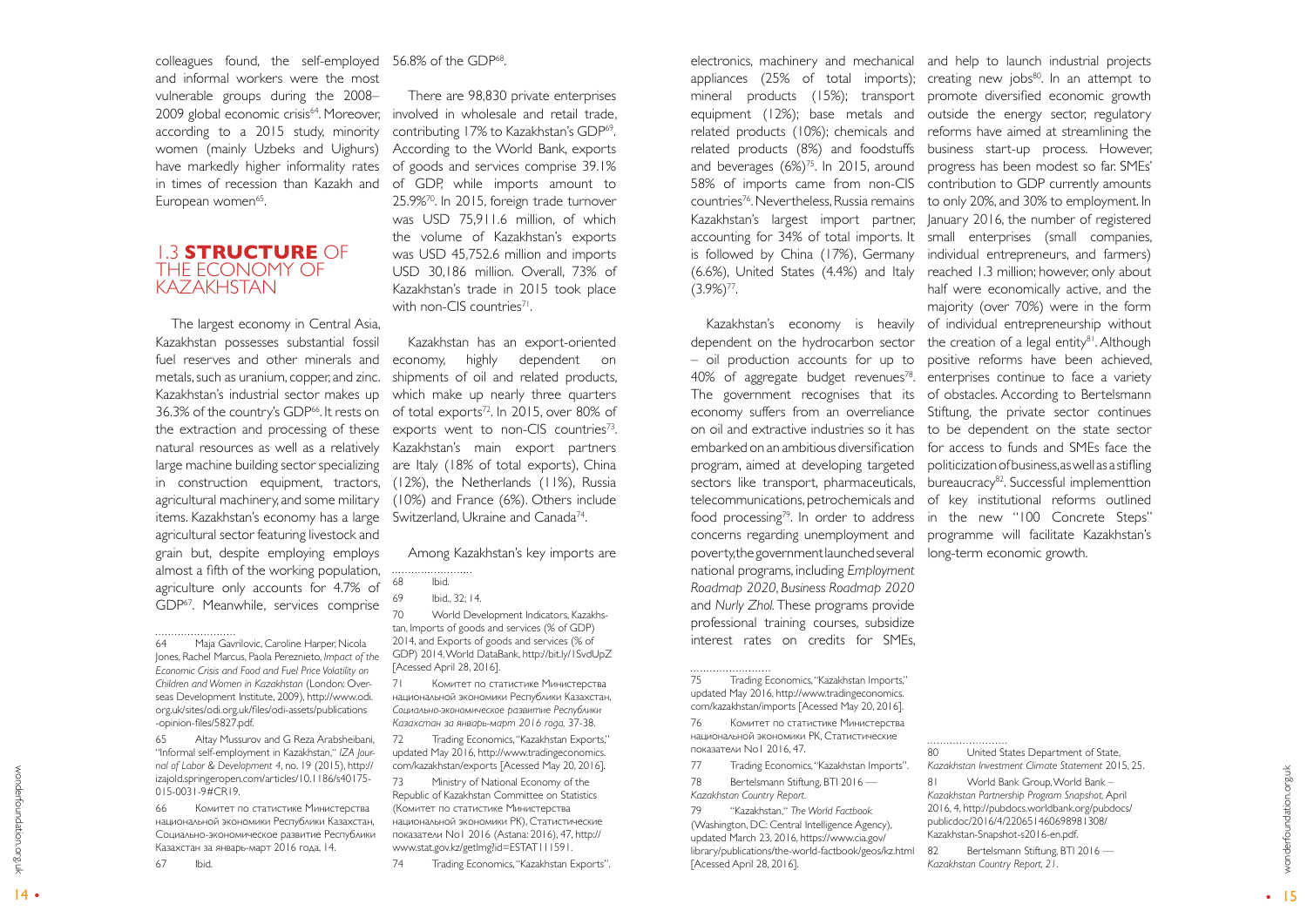- Kazakhstan ranks **47/145** on the Gender Gap Index and **52/155** on the Gender Inequality Index;
- Women's health and education levels are **high**, but women's **political empowerment lowers** the score;
- Women's **economic engagement** is now **falling** ;

<span id="page-8-0"></span>

### 2.1 STATISTICS AND INDICATORS ON **GENDER EQUALITY**

• Men and boys predominate in technical fields of study, **women and girls in traditionally "feminine" areas** ;

• The **workforce is** 

As of January 2016, women make up 51.6% of Kazakhstan's population.<sup>83</sup> The World Economic Forum's latest *Global Gender Gap Report* ranks the Republic of Kazakhstan 47th out of a total 145 countries, scoring 0.719 on the Gender Gap Index. The Index aims to measure the relative gaps between

**heavily gendered,** men are overrepresented in industry, women in the public sector;

•The **gender wage gap is growing**, it is widest in Western

women and men across four key areas: health, education, economy and politics. Kazakhstan's gender gap has seen a steady, albeit slow, improvement over the last decade, its overall score rising by 0.026 indices in the period from 2006 to 2015. Rather high scores are attached to women's health and survival (a measure of the sex ratio at birth and healthy life expectancy), as well as educational attainment (a measure of the literacy rate and enrolment in primary, secondary, and tertiary education). Nevertheless, the country scores lower in women's political empowerment (which measures women in parliament, ministerial positions, and as heads of state). In addition, Kazakhstani women's economic participation and opportunity (based on labour force participation, wage equality, numbers of women in senior positions, etc.) has fallen in the two years since 2013.84

Kazakhstan where oil production is concentrated;

• Women are **actively involved in SMEs**, however, very few large firms are led by women.

16 17 Well Discurre The Consumer The Consumer of National Economy of the Forum, 2015), http://www.weforum.org/reports/<br>
16 17 Well Bank Group, Women, Business<br>
(Κοмитет по сталистике Министерства<br>
(Κοмитет по сталистике М *Gender Gap Report 2015* (Geneva: World Economic Forum, 2015), http://www.weforum.org/reports/ global-gender-gap-report-2015. 85 World Bank Group, *Women, Business and the Law 2016* (Washington D.C.: World Bank, 2015), http://wbl.worldbank.org/~/media/WBG/ WBL/Documents/Reports/2016/Women-Businessand-the-Law-2016.pdf.

Women's political participation has improved significantly in the last ten years, however women are still underrepresented in public and political life and in decision-making positions, including in Parliament, local representative bodies, the executive bodies, local government, as well as in diplomacy. For instance, there are only 3 women among 47 members of the *Senate*, the upper house of Parliament  $(6,4\%)$ .<sup>85</sup> Meanwhile, the number of women deputies in the lower house of Parliament, the *Mazhilis*, has only increased by one following the most

84 World Economic Forum, *The Global* 

Ministry of National Economy of the Republic of Kazakhstan Committee on Statistics (Комитет по статистике Министерства национальной экономики РК), "Численность населения Республики Казахстан по полу на 1 января 2016 года," http://stat.gov.kz/ getImg?id=ESTAT111164.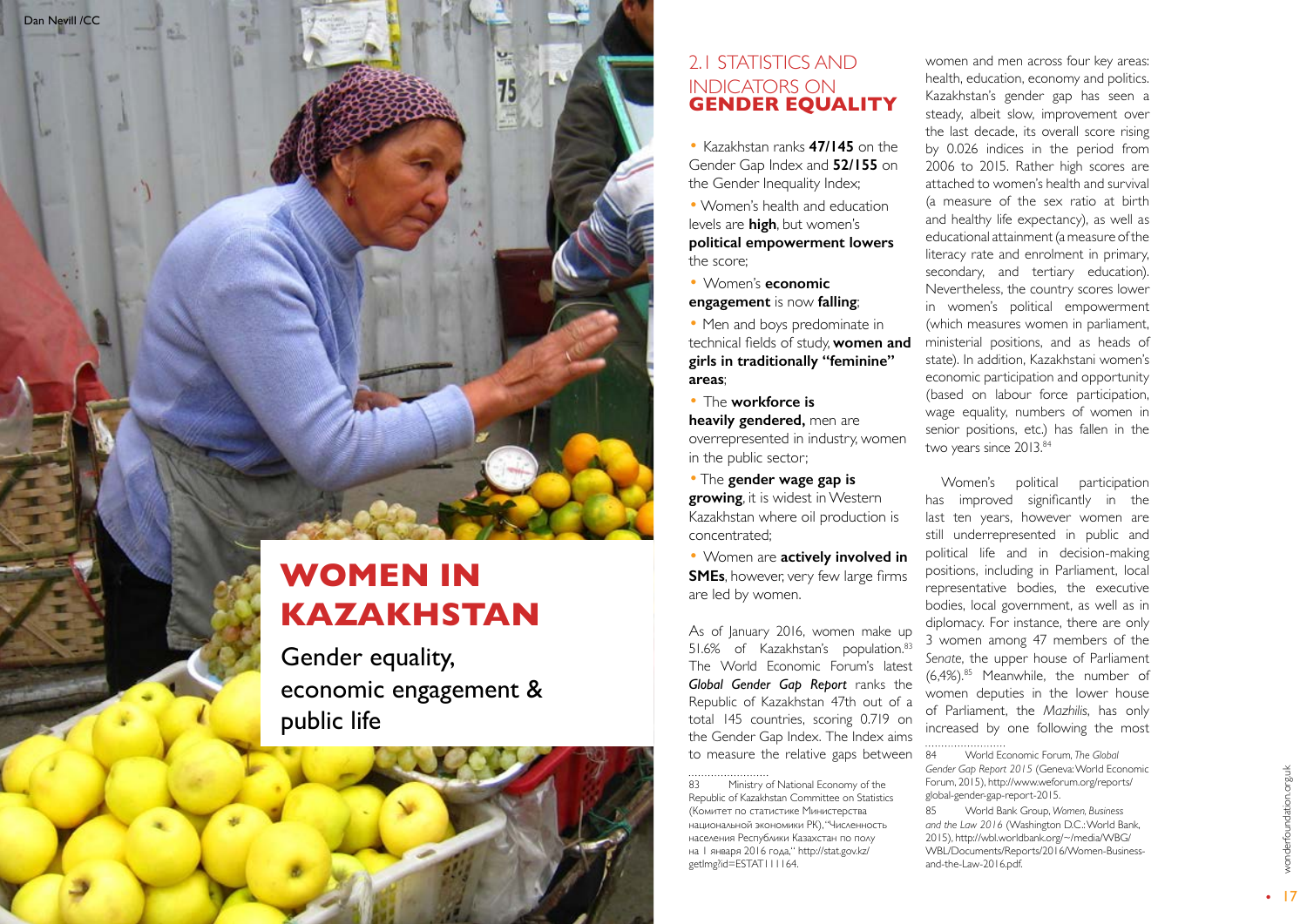Mazhilis (29 out of 107 deputies)<sup>86</sup>. An education level.<sup>92</sup> average 12.6% of the membership of local representative bodies in Kazakhstan's regions is female and only 1 out of a total 7 justices on the *Constitutional Council of Kazakhstan* is a woman. As at January women, of whom 9.7% are in political appointments. Women make up 36.6% of the diplomatic service, however only 6% hold decision-making posts.87

market is 65.4% compared to 76.7% for men<sup>88</sup>, and 38.6% of Kazakhstan's GDP is generated by women.<sup>89</sup> 25.1% of working women in Kazakhstan are self-employed,<sup>90</sup> comprising 50% of all self-employed individuals in cities and 46% in rural areas.<sup>91</sup> However, more 

87 UN Human Rights Committee (HRC), *Replies from the Government of the Republic of Kazakhstan to the list of issues in relation to the second periodic report of Kazakhstan*, April 14, 2016, CCPR/C/KAZ/Q/2/Add.1, http://bit.ly/23rHtQs.

89 Ministry of National Economy of the Republic of Kazakhstan Committee on Statistics (Комитет по статистике Министерства национальной экономики РК), "Доля женщин и мужчин в формировании валового внутреннего продукта (ВВП),'' http://stat.gov.kz/ getImg?id=ESTAT075734.

86 Асемгуль Касенова, "Утвержден новый состав Мажилиса Парламента РК," *Tengrinews* .*kz*, March 24, 2016, http://tengrinews.kz/kazakhstan\_ news/utverjden-novyiy-sostav-majilisa-parlamentark-291352/.

recent elections held in 2016. Women women than men are self-employed MPs currently make up 27.1% of the or underemployed relative to their

88 HRC, *Replies from the Government of the Republic of Kazakhstan to the list of issues in relation to the second periodic report of Kazakhstan.*

> 93 Ministry of National Economy of the Republic of Kazakhstan Committee on Statistics (Комитет по статистике Министерства национальной экономики Республики Казахстан), *Социально-экономическое развитие Республики Казахстан за январь-март 2016 года* (Astana: March 2016), 14, http://bit.ly/1ra1qtO.

90 Ministry of National Economy of the Republic of Kazakhstan Committee on Statistics (Комитет по статистике Министерства национальной экономики РК), "*О ситуации на рынке труда в Республике Казахстан в 4 квартале 2015 года*", Экспресс-информация № 41-08/66 10 февраля 2016 года, http://stat.gov.kz/ getImg?id=ESTAT110211.

18 HauvoHavabelo Strohomical PN,"O campusuar March 2016). 14. http://bit.ly/1ralqtO.<br>
18 2000 – 2013 reg. and a Consequence of AS ADS Consequence of AS ADS CONFIGUAL CONFIGUATION (CONFIGUATION PR<br>
2014 - Поведенной исслед 94 ADB, *Kazakhstan Country Gender Assessment*, 20; Комитет по статистике Министерства национальной экономики Республики Казахстан, *Социально-экономическое развитие Республики Казахстан за январь-март 2016 года*, 48; Exchange rate on December 31, 2015.

of 80,320 tenge/month (approx. GBP public sector jobs like health care and 160).95 Meanwhile, workers in health education, which offer the lowest salaries care and social services received 96,165 and fewer opportunities for career tenge/month (approx. GBP 190) on average, and the sector made up 1.8% in the higher-paying technical fields. of  $GDP<sup>96</sup>$ 

91 Ministry of National Economy of the Republic of Kazakhstan Committee on Statistics (Комитет по статистике Министерства

from 299 jobs in sectors such as construction and transport . In the labour market, they are overly represented in entrepreneurs.<sup>100</sup> According to official 

The formal labour market in exhibits occupational segregation, with women representing over 70% of all employees in traditionally 2016, 55% of all public servants are "women's" spheres, such as education and health care. Other sectors – such as food services, the hospitality industry, financial services, and insurance – also show a high proportion of female workers. The sectors where men are Female participation in the labour highly represented tend to be the most profitable, with the highest-paying jobs. Men predominate in the industrial sector, which in 2015 accounted for 36.3% of Kazakhstan's GDP<sup>93</sup>. They represent over three-quarters of employees in mining, transport and storage, and construction – sectors where average wages in the last quarter of 2015 stood at 295,696 tenge/month (approx. GBP 590), 173,470 tenge/month (approx. GBP 350) and 166,993 tenge/month (approx. GBP 330) respectively.<sup>94</sup> In contrast, education accounted for 2.9% of GDP last year with an average wage 

> 97 Ministry of National Economy of the Republic of Kazakhstan Committee on Statistics (Комитет по статистике Министерства национальной экономики РК), "Показатели достижения гендерного равенства в динамике за 2000 – 2013 гг., а также с разбивкой по областям/полу/типу местности: Соотношение заработной платы женщин и мужчин," http://stat. gov.kz/getImg?id=ESTAT075726.

национальной экономики РК), "Численность самостоятельно занятых," http://stat.gov.kz/ getImg?id=ESTAT075730.

92 Altay Mussurov and G Reza Arabsheibani, "Informal self-employment in Kazakhstan," *IZA Journal of Labor & Development 4,* no. 19 (2015): 1-19, http://izajold.springeropen.com/ articles/10.1186/s40175-015-0031-9.

In addition, women are prohibited involved in the sphere of small and Women in Kazakhstan are actively medium-sized business. As of May 2016, women comprise 47% of individual data, women run 697,355 SMEs in the country – 42% of all registered small and medium-sized companies.101 The largest

> 99 ADB, Kazakhstan Country Gender Assess ment, xi 100 Ministry of National Economy of the Republic of Kazakhstan Committee on Statistics (Комитет по статистике Министерства национальной экономики РК), "Зарегистрированные индивидуальные предприниматели по видам деятельности и гендерному отношению на 1 мая 2016 года," http://www.stat.gov.kz/getImg?id=ESTAT110203.

proportion of men's were calculated at 69.5%. Since then, the gender wage flexible in terms of combining work and gap has widened so that in 2014, the family responsibilities. Gender-based female-to-male earnings ratio stood stereotypes also play a role, and few at 0.67, meaning Kazakhstani women were earning 33% less than their male of study at the post-secondary level. counterparts every month.<sup>97</sup> The worst Additionally, Kazakhstan's measures to performers are the oil-producing Atyrau respond to the financial crisis prioritized and Mangystau regions, where women earn only 48.6% and 43.8% of men's without adopting measures that would wages, respectively. In its reply to the allow greater access for women to list of issues put forward by the *Human*  such fields . The Asian Development *Rights Committee* in December 2015, Bank maintains that this occupational the government attributed the gender pay gap to lower rates of labour force of workplace discrimination, contributes participation among women compared to that among men.<sup>98</sup> However, there is and impedes inclusive growth in the evidence of gender-based discrimination Republic.<sup>99</sup> in employment, including hiring practices.

In 2012 women's wages as a more lucrative professions. For instance, advancement, while men predominate A number of factors account for women's low representation in the public sector jobs are considered more women enrol in technical programs job creation in male-dominated sectors segregation, along with the persistence directly to the gender wage gap

98 HRC, *Replies from the Government of the Republic of Kazakhstan to the list of issues in relation to the second periodic report of Kazakhstan,* para. 5.

101 Ministry of National Economy of the Republic of Kazakhstan Committee on Statistics (Комитет по статистике Министерства национальной экономики РК), "Количество

<sup>95</sup> Комитет по статистике Министерства национальной экономики Республики Казахстан, *Социально-экономическое развитие Республики Казахстан за январь-март 2016 года,* 14-15; 48- 49; Exchange rate on December 31, 2015.

<sup>96</sup> Ibid.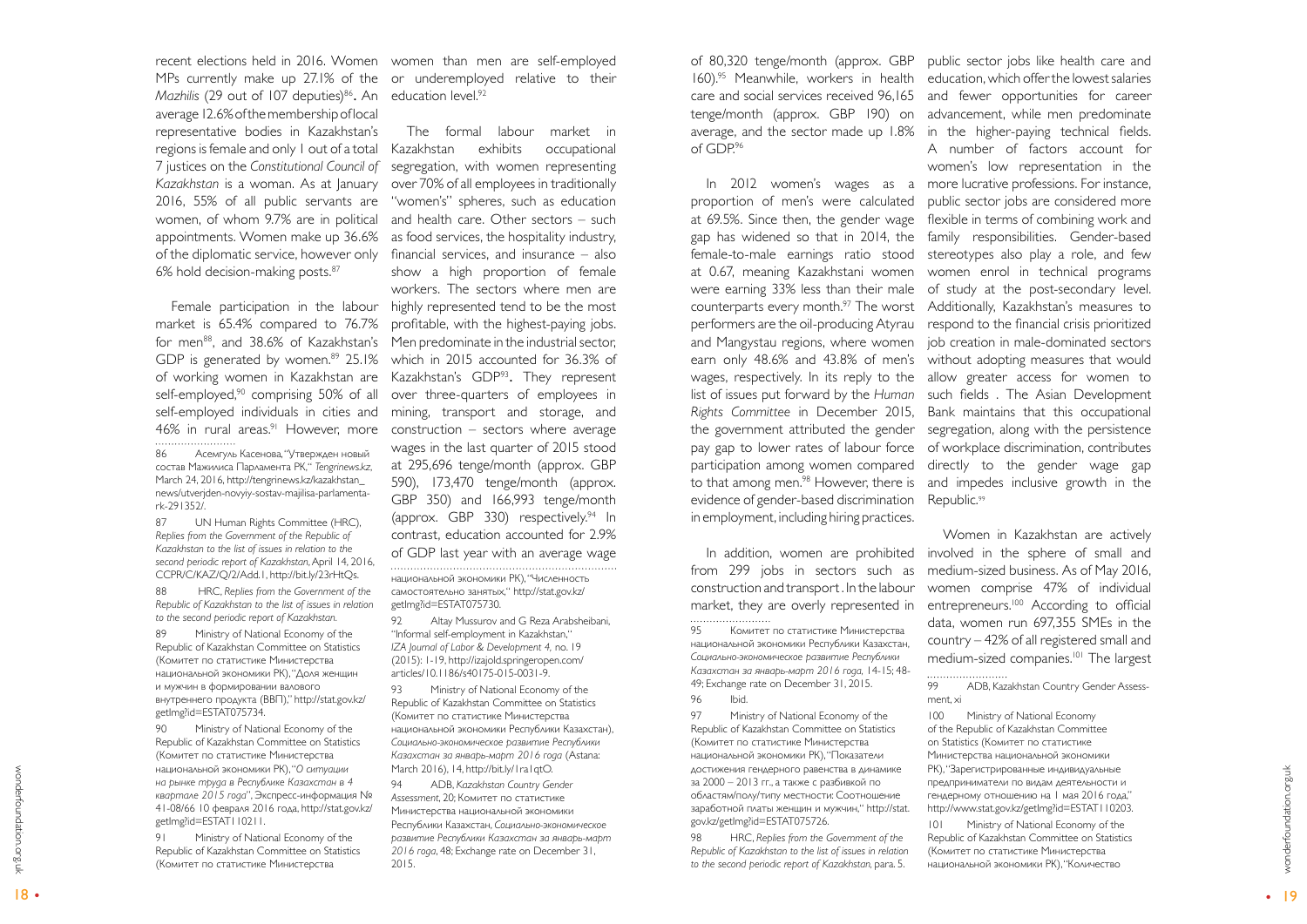number of women-run SMEs is found in Kostanay (48%), Karaganda (48%) and Pavlodar (46%) regions. Areas with the lowest number of women-run SMEs include South Kazakhstan (33%), Almaty (37%) and Zhambyl (38%) regions.<sup>102</sup> However, this is not the case with larger firms, where women are considerably underrepresented in leadership and managerial positions. According to the *World Bank*, only 4.2% of large enterprises had top female managers in 2013, lowering the overall proportion of women-led Kazakhstani firms to 18.8%.103 In addition to the fact that 

зарегистрированных субъектов МСП по состоянию на 1 января 2015 года," http://stat.gov. kz/getImg?id=ESTAT099244.

102 Damu Entrepreneurship Development Fund, *Report on the status of development of small and medium enterprises in Kazakhstan and its regions*, 2014 (Almaty: Damu Entrepreneurship Development Fund, 2015), 7th ed, 20, http://www. damu.kz/20664.

103 World Bank Group, Enterprise Surveys: *Kazakhstan Country Profile 2013* (Washington D.C.: World Bank, 2014), http://microdata.worldbank.org/ index.php/catalog/1977/.

. . . . . . . . . . . . . . . . 104 ADB, *Kazakhstan Country Gender Assessment*, 42.

women's businesses tend to be small or even micro in size, they are concentrated in specific sectors – primarily small-scale trade and services.104 For instance, over half of all female individual entrepreneurs in the country were engaged in trade in May 2016.105

Official statistics from 2015 show that women represent 56% of the total unemployed population. The level of unemployment among women is 5.7%, compared to 4.3% among men. Meanwhile, long-term unemployment is estimated at 3.1% among women and 1.8% among men.<sup>106</sup> Across Kazakhstan's regions, the gender gap is widest in the Mangystau region, where 2.6% of economically active men are unemployed compared to 7.9% of women.<sup>107</sup> Levels of unemployment are equal for men and women in Akmola region, while in Atyrau region 1,555 more men than women are unemployed. Unemployment trends are discussed in greater detail in section 4.1 Statistics and indicators on the economic situation of Kazakhstan.

<span id="page-10-0"></span>

105 Комитет по статистике Министерства национальной экономики РК, "Зарегистрированные индивидуальные предприниматели по видам деятельности и гендерному отношению на 1 мая 2016 года".

106 Ministry of National Economy of the Republic of Kazakhstan Committee on Statistics (Комитет по статистике Министерства национальной экономики РК), "Основные индикаторы рынка труда в гендерном аспекте," http://stat.gov.kz/getImg?id=ESTAT099070.

107 Ministry of National Economy of the Republic of Kazakhstan Committee on Statistics (Комитет по статистике Министерства национальной экономики РК), "Основные индикаторы рынка труда в гендерном аспекте по регионам РК," http://stat.gov.kz/ getImg?id=ESTAT099071.



Aizhol/CC

#### 2.2 **ECONOMIC ENGAGEMENT** OF WOMEN IN RURAL AREAS

According to the state's 2011 report to *CEDAW,* women living in Kazakhstan's rural areas tend to work in plants that produce baked goods, canned vegetables and meats, and in repair shops and clothing stores. They are employed in the "*handicraft trades*", including sewing and embroidering national dress and fabrics, knitting fine wool kerchiefs, weaving rugs, producing national dishware, and manufacturing jewellery<sup>108</sup>. In the noncommodity sphere, rural women are particularly active in the services sector. Hairdressing and cosmetic salons, garment makers, food services (cafes, restaurants and cafeterias), articles for trade and tourism, medical and dental offices, and pharmacies are described as "*purely women's businesses*", since women account for more than 90% of all personnel and managers in these sectors<sup>109</sup>. .

However, the *Asian Development Bank*  reports that deficiencies in basic services and the burden of household work on rural women are considerable obstacles to their economic engagement<sup>110</sup>. Observers maintain that women in rural areas of Kazakhstan face greater discrimination than women in urban areas, suffering from higher incidence of domestic violence, limited education and employment opportunities, limited

109 Ibid, para. 458.

<sup>108</sup> UN Committee on the Elimination of Discrimination against Women (CEDAW), *Combined third and fourth periodic reports: Kazakhstan,* March 22, 2012, CEDAW/C/KAZ/3-4, para. 484, http://bit.ly/1riArvH.

<sup>110</sup> ADB, *Kazakhstan Country Gender Assessment.*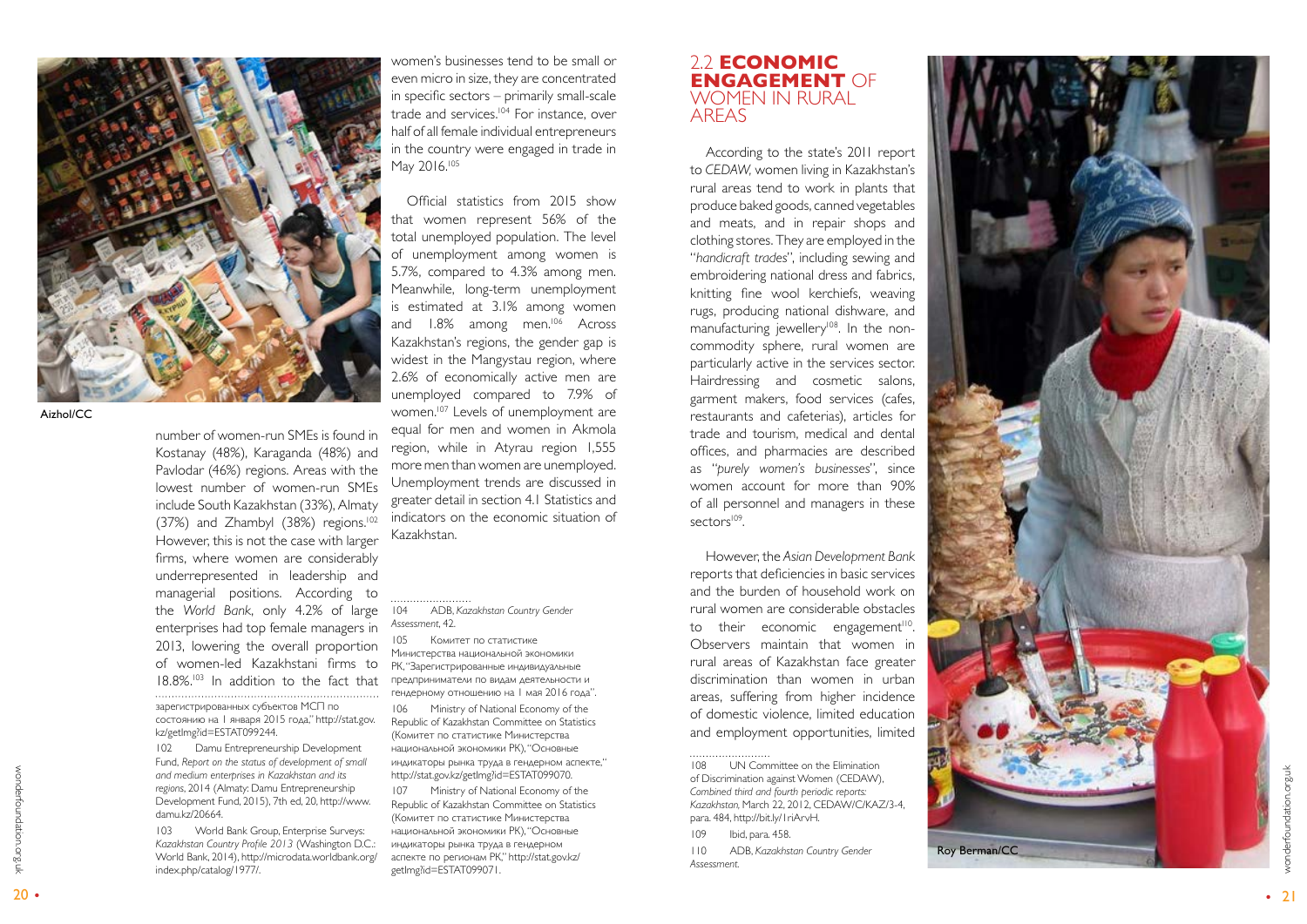access to information, and discrimination in their land and property rights<sup>111</sup>. Living standards in Kazakhstan's rural areas are significantly lower than in cities, in part due to lack of infrastructure and social services. For example, access to water remains an issue for some rural households<sup>112</sup>. Although government programs claim to have improved access to clean drinking water in rural areas, the *World Health Organization* and *UNICEF* found that nearly 15% of rural households did not have access to improved water sources in 2015 (compared to 11.5% in  $2000$ <sup> $113$ </sup>. Meanwhile, only 28% of the rural population have access to water piped into their homes<sup>114</sup>. In turn, a survey conducted in Aktobe region showed that women living in small and more remote villages with high female unemployment and limited supplies of gas and water spend 90-100% of their time on household chores<sup>115</sup>. A large part of their time is spent collecting, transporting and treating water (i.e. for cleaning, laundry, bathing, cooking, drinking and livestock), and collecting fuel to use for home heating.

In addition, the rural population,

112 OECD, *Multi-dimensional Review of Kazakhstan*, 60.

That said, rural women should not be presumed to be passive. On the contrary, gender roles have shifted as a result of privatisation of agricultural production since Kazakhstan's independence, and women are increasingly becoming the main breadwinners for their families<sup>120</sup>. Fewer formal employment 

113 WHO/UNICEF Joint Monitoring Programme for Water Supply and Sanitation, *Country and Regional Drinking Water and Sanitation Coverage Estimates for 1990, 2000 and 2015*, http:// www.wssinfo.org/data-estimates/tables/.

114 WHO/UNICEF Joint Monitoring Programme for Water Supply and Sanitation, Kazakhstan: Estimates on the use of water sources and sanitation facilities (1980 - 2015), updated June 2015, http://www.wssinfo.org/fileadmin/user\_ upload/resources/Kazakhstan.xls.

115 OSCE and the Feminist League of Kazakhstan, *Monitoring Respect for Women's Rights in the Republic of Kazakhstan* (Astana: 2010), 78, in ADB, Kazakhstan Country Gender Assessment, 14.

Acadystan: Estimates on the use of vaster sources and proposed the particular particular particular and an example the conserved the particular particular and the conserved the conserved the conserved of the conserved of 119 Али Аскар, "Сельские женщины вынуждены идти на заработки в город," *Radio Azattyk*, October 15, 2013, http://rus.azattyq.org/a/ kazakhstan-rural-women-earning-city/25137017. html.

opportunities in rural areas mean that a higher proportion of women engage in informal work, setting up informal businesses such as making sweets, baking, and selling home-produced goods (e.g., meat, milk, fruit, and vegetables). Most women travel to cities and district centres to trade their products at the local market<sup>[2]</sup>. Statistics cited by the *Asian Development Bank* suggest that women made up nearly 60% of the informal sector among the economically active rural population in 2009<sup>122</sup>.

especially in southern Kazakhstan, is generally more conservative and tends to hold more traditional views on the roles of women and men. Women are typically expected to take care of their families, primarily as wives and mothers. Restrictive attitudes such as a fear that women will grow "*too independent*" and not fulfil their household obligations work to inhibit rural women's participation in the economy<sup>116</sup>. As *USAID* found, in southern Kazakhstan, even educated women do not actively seek employment outside the home<sup>117</sup>. Meanwhile, employment opportunities in oil-rich rural areas are concentrated in the oil and gas sectors, predominantly employing men. In Mangystau region, for example, women contributed as little as 24.8% to GDP in 2014118. According to official statistics, a third of all unemployed women in Kazakhstan live in rural areas<sup>119</sup>. .

> сельского развития," Центрально-Азиатская Сеть по гендерным исследованиям (ЦАСГИ), 2002, http://d1019822.idhost.kz/site03/econom/g\_ soc\_econ1.php.

116 Susan Somach and Deborah Rubin, *Gender Assessment: USAID/Central Asian Republics* (Washington, DC: United States Agency for International Development, 2010), 18, http://pdf. usaid.gov/pdf\_docs/Pnads880.pdf.

#### 117 Ibid.

118 Ministry of National Economy of the Republic of Kazakhstan Committee on Statistics (Комитет по статистике Министерства национальной экономики РК), "Доля женщин и мужчин в формировании валового внутреннего продукта (ВВП)," http://stat.gov.kz/ getImg?id=ESTAT075734.

> OSCE and the Feminist League of Kazakhstan, *Monitoring Respect for Women's Rights in the Republic of Kazakhstan*, 80, in ADB, *Kazakhstan Country Gender Assessment,* 43.

"*as soon as we see a police officer, we grab our goods and run in different directions. Yesterday one of them chased me all the way to the hostel in*  Akhtanov street".<sup>123</sup>

120 Мара Сеитова, "Гендерные аспекты

economy tend to be much lower, and selfemployed and informal workers do not pay into the pension system or receive assets, rural women experience social insurance. As is characteristic of additional difficulties in starting a informal work worldwide, they have business<sup>125</sup>. The financial constraints on little security and no legal protection their entrepreneurial activities include in terms of workplace safety, regulation of working conditions, or maternity, childcare, or sick leave. One rural woman selling dairy products in Aktobe of loans by banks, complicated banking city interviewed by *Radio Azattyk* said that she has to sleep no more than 5 and the lack of skills and knowledge hours per night in order to have time to necessary for creating a business plan (a process the milk, travel to and from the requirement for obtaining loans)<sup>126</sup>. city to sell it, take care of her cattle, and prepare for the next day. In addition, women selling produce in city markets are often targeted by local authorities and the police, who try to force informal traders to officially register as selfemployed and pay taxes, which would further diminish their income. Fearing fines, women avoid giving out their names to the police. As one woman

However, wages in the informal due to insufficient financing as a result The proportion of economically active women who are self-employed is lower in Kazakhstan's rural areas than in cities<sup>124</sup>. Although both urban and rural women can face constraints in trying to sustain and develop their businesses of gender gaps in the distribution of microcredit, land and other economic lack of collateral (i.e., property is often registered in the name of the husband or male head of household), refusals procedures, fear of taking on debt,

121 Али Аскар, "Сельские женщины вынуждены идти на заработки в город".

122 ADB, *Kazakhstan Country Gender Assessment*, 23.

The government is actively trying

123 Али Аскар, "Сельские женщины вынуждены идти на заработки в город". 124 Ministry of National Economy of the

Republic of Kazakhstan Committee on Statistics (Комитет по статистике Министерства национальной экономики РК), "Численность самостоятельно занятых," http://stat.gov.kz/

getImg?id=ESTAT075730.

125 United Nations Economic Commission for Europe (UNECE), *Mainstreaming Gender into Economic Policies: Trends and Challenges for Central Asian and Caucasian Countries* (Geneva: United Nations, 2009), 16, http://www.unece.org/fileadmin/ DAM/Gender/publication/UNECE\_2009\_UNDA Mainstreaming%20gender%20equality.pdf.

<sup>111</sup> United States Department of State, *Country Reports on Human Rights Practices for 2015 – Kazakhstan.*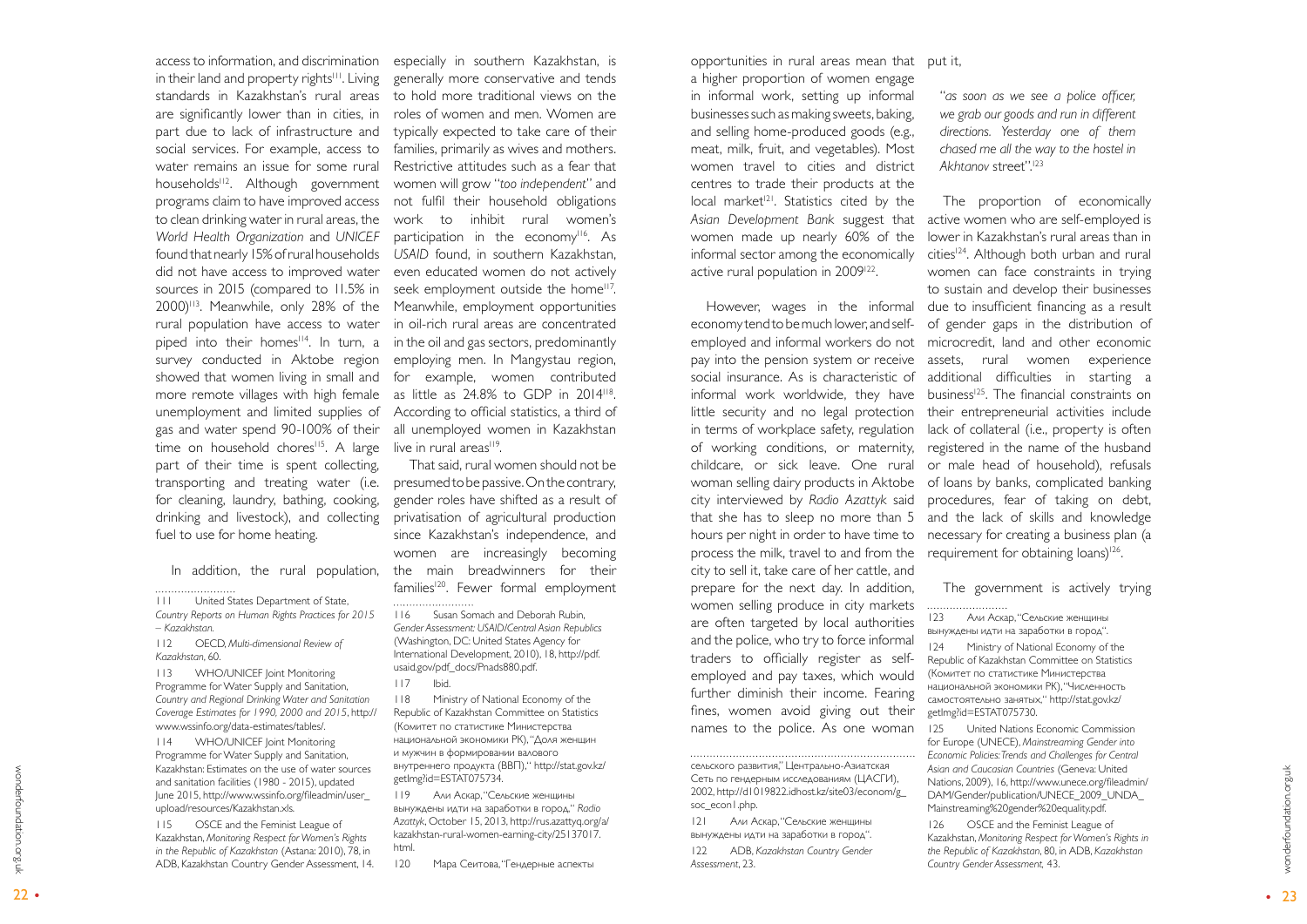<span id="page-12-0"></span>women in rural areas; programmes to improve their business and management skills and increase the number of 2.3 THE SERVICES women setting up small- and mediumsized enterprises have been established. MARKET AND THE ROLE In 2014, *CEDAW* heard that a business OF **VOCATIONAL**  road map had been drawn up and **TRAINING**  guidance on setting up a business had IN IMPROVING been given to 31,000 women, 80% of WOMEN'S ECONOMIC whom lived in rural areas<sup>127</sup>. The **Damu** ENGAGEMENT *Entrepreneurship Development Fund* provides microcredit loans targeted of 10.6 billion tenge. The programme has shown positive results in increasing sized enterprises<sup>128</sup>.

the country's urban centres in search adopted in 2007. of employment. According to the *Asian Development Bank*, the primary is the deterioration of living conditions opportunities, primarily because of

towards rural and poor women. Since workforce, although the proportion of 2010, 1,469 female entrepreneurs highly technically competent workers is received microcredit loans for a total fairly small. Demand for skilled labour women's share of small and medium-and marketing skills are all in short supply. Kazakhstan is becoming increasingly foreign workers and engineers, however, urbanized and its largest cities, employers' reliance on foreign labour in particularly Almaty and Astana, have the face of poverty in rural Kazakhstan experienced considerable population has become a political issue in recent growth in recent years. No sociological years<sup>131</sup>. The government is committed studies have been conducted on the to improving the skills of Kazakhstan's professional and career aspirations of workforce, as demonstrated by initiatives women from rural areas, but findings such as the training programmes of suggest that young women are among *Damu Entrepreneurship Development*  the many young people migrating to *Fund* or the *Employment Roadmap* 2020, Kazakhstan has an educated generally exceeds local supply<sup>130</sup>. Technical skills, management expertise, Many large investors therefore rely on

to encourage entrepreneurship among declining agricultural production<sup>129</sup>.

# SECTOR LABOUR

motivation for migration to larger cities efforts to improve the quality of in rural areas and the lack of economic training. In September 2011, non-More recently, there have been education, particularly of vocational commercial JSC *Holding Kasipkor* was

set up under the Ministry of Education information is available on TVET with the goal of developing a network graduate employment, especially its of leading vocational educational institutions capable of educating the *Economic Co-operation and Development* workforce to a high standard and in line (OECD) finds that in many fields, with the needs of employers. The new Kazakhstani TVET graduates now have technical and vocational education and better employment prospects and can training (TVET) system aims to create two world-class colleges between 2015 and 2017 that will train 3,060 students employment appears to play a more in tourism and hospitality, construction important role than education in the and utility services, computing, the determination of wages. Unsurprisingly, energy industry, and engineering and design. In conjunction, four new inter-traditional female fields of study such as regional centres with a capacity of 2,800 students will be opened. The idea of sector, while young men predominate these colleges is to combine classroom among those receiving higher education and applied learning (a "dual system"). They aim to engage employers at every experiencing growth and higher wages: stage of the creation and operation of the hydrocarbon, transport, and energy the colleges to ensure that syllabuses are industries. The patterns of educational designed with the needs of the labour market in mind. By 2020, the expertise developed in these leading colleges will be transferred to 278 state colleges (Kazakhstan has a total of 467 state could help redress the gender imbalance colleges)<sup>132</sup>. Effective implementation of and expand women's employment these plans is essential for Kazakhstan's prospects and participation in the long-term competitiveness.

technical and vocational education in such fields<sup>136</sup>. Kazakhstan. According to official data, young men predominate in technical and vocational colleges, while young women are more likely to attend universities – 57% of all university students are female<sup>133</sup>. So far, limited

meethig rebruary 27, 2014, 212 No. 2014, 2014, 2014, 2014, 2014, 2014, 2014, 2014, 2014, 2014, 2014, 2014, 2014, 2014, 2014, 2014, 2014, 2014, 2014, 2014, 2014, 2014, 2014, 2014, 2014, 2014, 2014, 2014, 2014, 2014, 2014, 133 Комитет по статистике Министерства национальной экономики РК, Женщины и Мужчины Казахстана 2009-2013, Table 6.12; Ministry of Education and Science of the Republic of Kazakhstan National Centre of Educational Statistics and Assessment (Национальный центр образовательной статистики и оценки Министерства образования и науки РК),

131 United States Department of State, *Kazakhstan Investment Climate Statement 2015*, May 2015, 25, http://www.state.gov/documents/organiza tion/241825.pdf.

132 OECD, Multi-dimensional Review of Kazakhstan, 148.

Gender segregation is evident in have equal access to employment in quality. However, the *Organisation for*  earn higher salaries than university graduates<sup>134</sup>. In fact, the sector of young women are concentrated in education, health care, and the services and technical training in fields that are enrolment correspond closely to patterns of labour market segregation<sup>135</sup>. Therefore, vocational training in sectors where women are underrepresented workforce. However, large-scale reform would be required for women to

> In 2015, Kazakhstan's services sector employed around 5.2 million individuals (61%) out of a total 8.6

*Статистика системы образования Республики Казахстан* (Astana: 2014), Table 2.7.7, http://www. edu.gov.kz/kk/analytics/kazakstan-respublikasy-bilim-

134 OECD, *Reviews of National Policies for Education: Secondary Education in Kazakhstan* (OECD Publishing, 2014), 326, http://dx.doi. org/10.1787/9789264205208-en.

beru-zhu. *Assessment.*

135 ADB, *Kazakhstan Country Gender* 

136 ADB, *Kazakhstan Country Gender Assessmen*t, 27.

<sup>127</sup> UN Committee on the Elimination of Dis crimination against Women (CEDAW), Fifty-seven th session, Summary record (partial) of the 1194th meeting, February 27, 2014, CEDAW/C/SR.1194, http://tbinternet.ohchr.org/\_layouts/treatybodyex ternal/Download.aspx?symbolno=CEDAW%2fC% - 2fSR.1194&Lang=en.

<sup>128</sup> Damu Entrepreneurship Development Fund, *Report on the status of development of small and medium enterprises in Kazakhstan and its regions*, 2014, 121.

<sup>129</sup> ADB, *Kazakhstan Country Gender Assess ment.*

<sup>130</sup> Информационно-аналитический центр по проблемам занятости (ИАЦ ПЗ), "Аналитики МЗСР РК провели опрос 6 тыс. работодателей для определения потребности в кадрах," March 11, 2016, https://iac.enbek.kz/ru/node/328.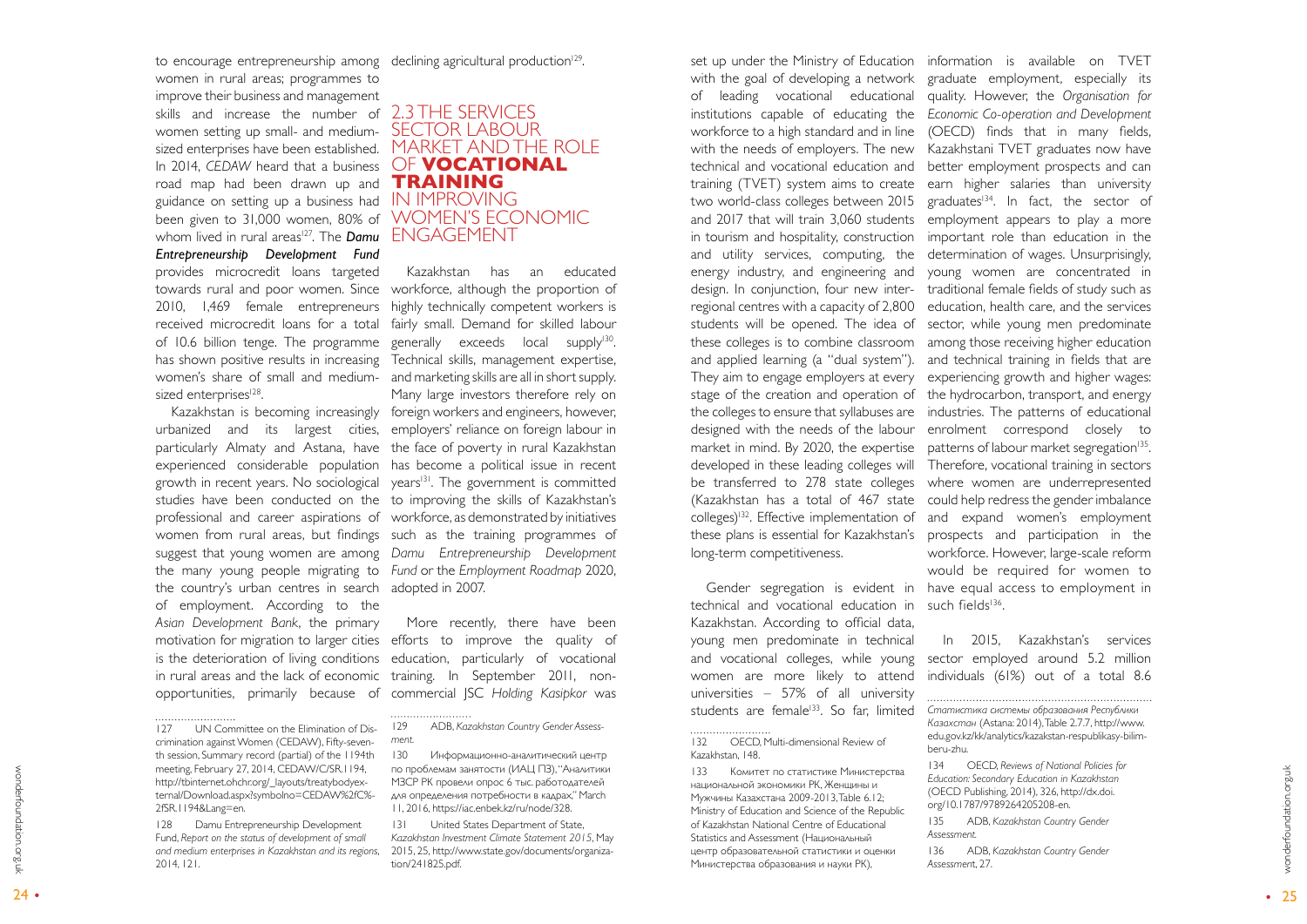

**KECSED** 

million in employment<sup>137</sup>. Meanwhile, 18% worked in the agricultural sector, while around 20% were employed in industry and construction. Employment in the services sector went up by 3% last year $138$ . In contrast, employment in agriculture, forestry and fishing fell by more than half a million workers in the two years since 2013<sup>139</sup>. Compared to other middle-income economies, self-employment is less widespread in Kazakhstan's services sector – only 997,710 (19%) of services workers are self-employed<sup>140</sup>. .

<sup>26</sup> <sup>27</sup> wonderfoundation.org.ukwonderfoundation.org.uk • • 140 OECD, *Multi-dimensional Review of Kazakhstan*, 57; Информационно-аналитическая система «Талдау» Комитета по статистике Министерства национальной экономики РК, Cамостоятельно занятые работники в секторе "сфера услуг", http://taldau.stat.gov.kz/ru/NewIn dex/GetIndex/702940.

139 Информационно-аналитическая система «Талдау» Комитета по статистике Министерства национальной экономики РК, Занятое население в секторе "сельское, лесное и рыбное хозяйство", http://bit.ly/1WW7vFT.

Between 2010 and 2013, employment expanded considerably in manufacturing and some knowledgeintensive service sectors – job creation was fastest in transport equipment manufacturing, finance and insurance, and hospitality sectors. Annual growth in employment in hotels in restaurants stood at around 10%, compared to an average of 2% across all sectors of the economy<sup>141</sup>. However, the hospitality industry was negatively affected by the recent economic downturn and in 2015 HEADHUNTER.KZ found that demand for labour was highest in the sales sector (25.9% of total demand), followed by accounting (10.4%), and management and administration (9.8%). Nearly half of all jobs advertised on the HEADHUNTER.KZ portal were based in Almaty, although the number of vacancies in other cities including Astana and Atyrau is rising.

Tourism and the hospitality industry were among the less competitive in the services sector last year, with around eight job seekers per vacancy<sup>142</sup>. Nevertheless, employment in the sector is expected to grow with the advent of Expo 2017 and Kazakhstan's hotels are increasingly investing in technology, equipment, and training to improve staff efficiency. Technical and vocational education and training can play an important role in improving the skill level of the labour force as it can fill the gap between basic education and occupation-specific training provided by employers. TVET is also valuable in allowing workers to upgrade their skills or move into more relevant industries in response to shifts in labour market  $demand<sup>143</sup>$ . .

The *Council of Businesswomen of the National Chamber of Entrepreneurs of Kazakhstan* (Совет деловых женщин Национальной палаты предпринимателей Республики Казахстан «Атамекен») maintains that rural areas are in particular need of services development, however, rural women often lack the skills necessary to enter employment or develop their own enterprise<sup>144</sup>. For example, women's unemployment levels in Aksai, a city in West Kazakhstan where British oil and gas company *BG Group* used to operate, are very high. While the oil and gas sector has developed rapidly and helped the town grow, other sectors have not caught up; the West Kazakhstan region is remote and small business development has been relatively slow. This problem was exacerbated when the more skilled labour in the area migrated away from other sectors into oil and gas. Consequently, the town lacks certain basic local services like dry cleaning, or a bakery. Yet, only 175 out of a total 849 colleges providing technical and vocational education and training in Kazakhstan are based in rural areas<sup>145</sup>. Improving the availability of TVET in relevant service sector industries could therefore benefit rural women's economic engagement. At



143 OECD, *Multi-dimensional Review of Kazakhstan,* 148.

144 "Совет деловых женщин Казахстана намерен развивать предпринимательство на селе," 24.kz, March 5, 2016, http://24.kz/ru/news/ social/item/109379-sovet-delovykh-zhenshchin-ka zakhstana-nameren-razvivat-predprinimatelstvo-nasele.

145 Национальный центр образовательной статистики и оценки Министерства образования и науки РК, *Статистика системы образования Республики Казахстан*, Table 2.6.1; Table 2.6.18.

the same time, having more of these local services available would make the town more attractive for incoming workers from international companies such as *BG Group*<sup>146</sup>. The private sector offers important opportunities for empowering women economically and promoting gender equality.

Although sex- and gender-based discrimination is prohibited by law, labour practices in the services sector do not always accord with the principles of gender equality. Women employed in services routinely face discrimination in the recruiting, hiring, promotion, and other processes. Workplace sexual harassment is not criminalised and Kazakhstan's law does not mandate equal pay for equal work.

KFCSED

<sup>137</sup> Информационно-аналитическая система «Талдау» Комитета по статистике Министерства национальной экономики РК, Основные Показатели Республики Казахстан, 2015, http:// taldau.stat.gov.kz/ru/Home [Accessed May 9, 2016].

<sup>138</sup> Информационно-аналитическая система «Талдау» Комитета по статистике Министерства национальной экономики РК, Занятое население в секторе "сфера услуг", http://bit.ly/24HwMty.

<sup>141</sup> OECD, *Multi-dimensional Review of Kazakhstan*, 123.

<sup>142</sup> "Казахстанский рынок труда в 2015 году," HEADHUNTER.KZ, January 8, 2016, https:// hh.kz/article/18086.

<sup>146</sup> BG Group, "BG Group helps communities in Western Kazakhstan build services and jobs," September 17, 2013, http://www.bg-group.com/~/ tiles/?tiletype=news&id=541.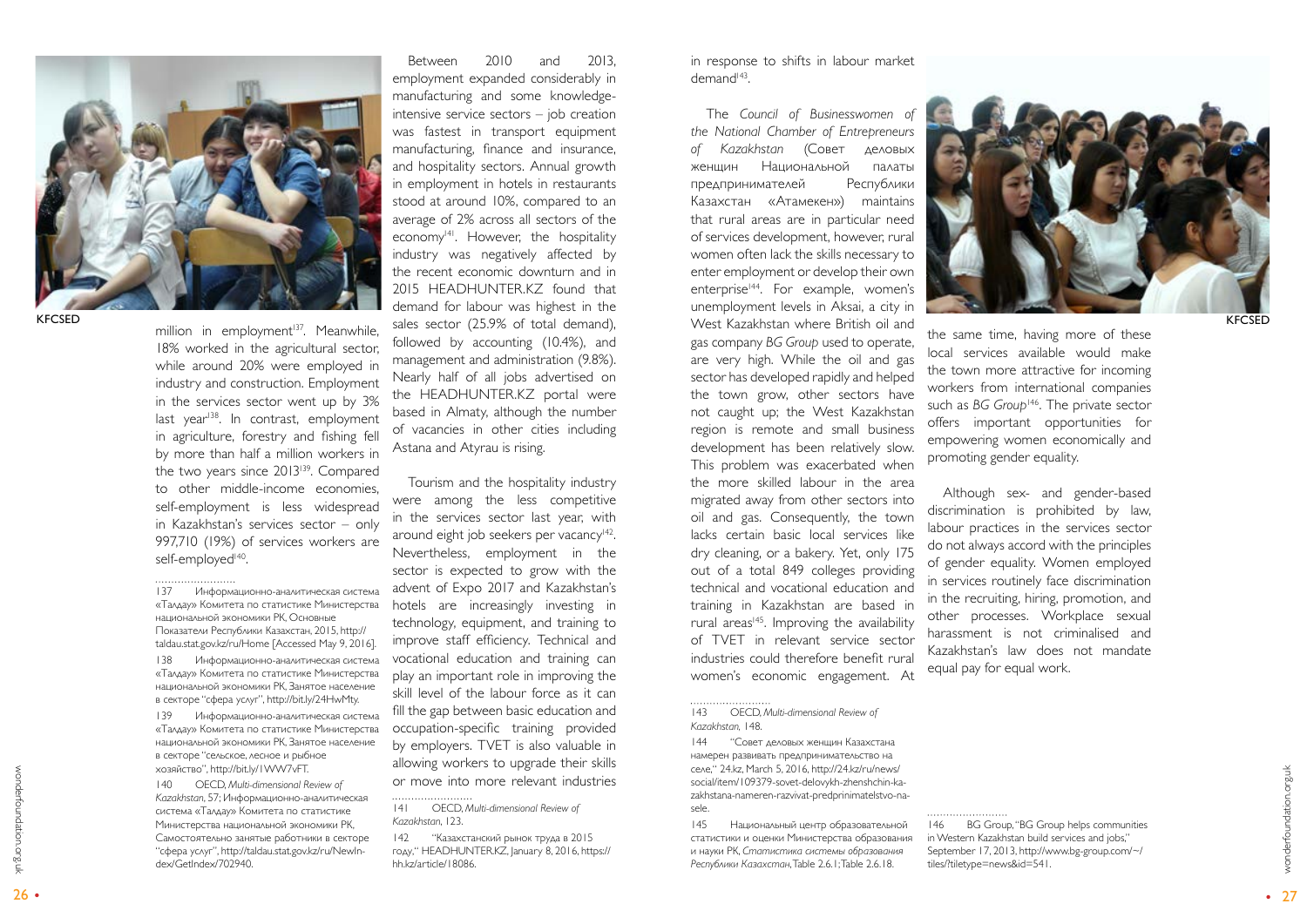

## <span id="page-14-0"></span>**KAZAKHSTAN'S HOSPITALITY INDUSTRY**

Statistics and Indicators

Kazakhstan's hospitality industry was **negatively affected by the fall in demand** as a result of economic downturn and by the recent depreciation in value of the tenge.

• This led the country's hotels to focus on **increasing efficiency**, including **improving staff training** ;

• **Women predominate in the hospitality industry** but tend to be paid less than men;

• Working conditions are poorer in national hotels and restaurants located outside of major cities;

tenge/month (approx. GBP 250), lower than the average wage of 136,094 tenge/month (approx. GBP 270) across all sectors of the economy.<sup>151</sup> However, in the last quarter of 2015 real incomes in accommodation and catering were 1.1% higher than in the period July-September 2015.<sup>152</sup>

The hospitality sector in Kazakhstan has expanded rapidly in the last five years, with nearly 52,000 hotel rooms available across the country in 2015.<sup>147</sup> As of April 1, 2016, there are 4,721 registered enterprises working in the accommodation and catering services, 4,414 of which are privately owned and 280 owned by foreign companies.<sup>148</sup> Accommodation and catering services accounted for 1% of total GDP in 2015 (406 billion out of 40,761 billion tenge).<sup>149</sup> The hospitality sector has experienced negative wage growth in the period 2010-2013.<sup>150</sup> In the last quarter of 2015, the average nominal wage in the accommodation and catering services industry was 124,179

The two leading cities in the hospitality industry are Almaty and Astana. The former currently attracts more visitors, however, the capital Astana is growing as a travel destination and already accommodates seven international hotel chains<sup>153</sup>. Most clients of the country's hotel industry are business travellers, around half visiting from abroad.<sup>154</sup> Large four- and five-star hotels and cheaper, uncategorised establishments accommodate most guests, however, there are relatively few quality threestar hotels.<sup>155</sup>

147 "В Казахстане ожидается закрытие нескольких отелей в 2016," Forbes Kazakhstan, March 9, 2016, http://forbes.kz/finances/market s/v\_2016\_v\_kazahstane\_ojidaetsya\_zakryitie\_ neskolko\_oteley.

148 Комитет по статистике Министерства национальной экономики Республики Казахстан, Социально-экономическое развитие Республики Казахстан за январь-март 2016 года, 32-33.

149 Ibid., 14-15.

150 OECD, Multi-dimensional Review of Ka zakhstan: Volume 1. Initial Assessment (Paris: OECD Publishing, 2016), OECD Development Pathways, 124, http://dx.doi.org/10.1787/9789264246768-en.

The recent economic downturn as a result of falling oil prices has caused a decrease in the number of guests – it is estimated that Kazakhstan's five star hotels currently have an excess of more than 1,000 rooms. This led to a significant lowering of prices charged

<sup>151</sup> Комитет по статистике Министерства национальной экономики Республики Казахстан, Социально-экономическое развитие Республики Казахстан за январь-март 2016 года, 48; Exchange rate on December 31, 2015.

<sup>152</sup> Комитет по статистике Министерства национальной экономики Республики Казахстан, Социально-экономическое развитие Республики Казахстан за январь-март 2016 года, 48.

<sup>153</sup> "Stay in comfort," Kazakhstan 2015, The Business Year, https://www.thebusinessyear.com/ka zakhstan-2015/stay-in-comfort/forum.

<sup>154</sup> "В Казахстане ожидается закрытие нескольких отелей в 2016," Forbes Kazakhstan.

<sup>155</sup> "Почему в Казахстане мало недорогих уютных гостиниц?," Forbes Kazakhstan, August 10, 2015, http://forbes.kz/finances/markets/pochemu\_v\_ kazahstane\_malo\_nedorogih\_horoshih\_gostinits.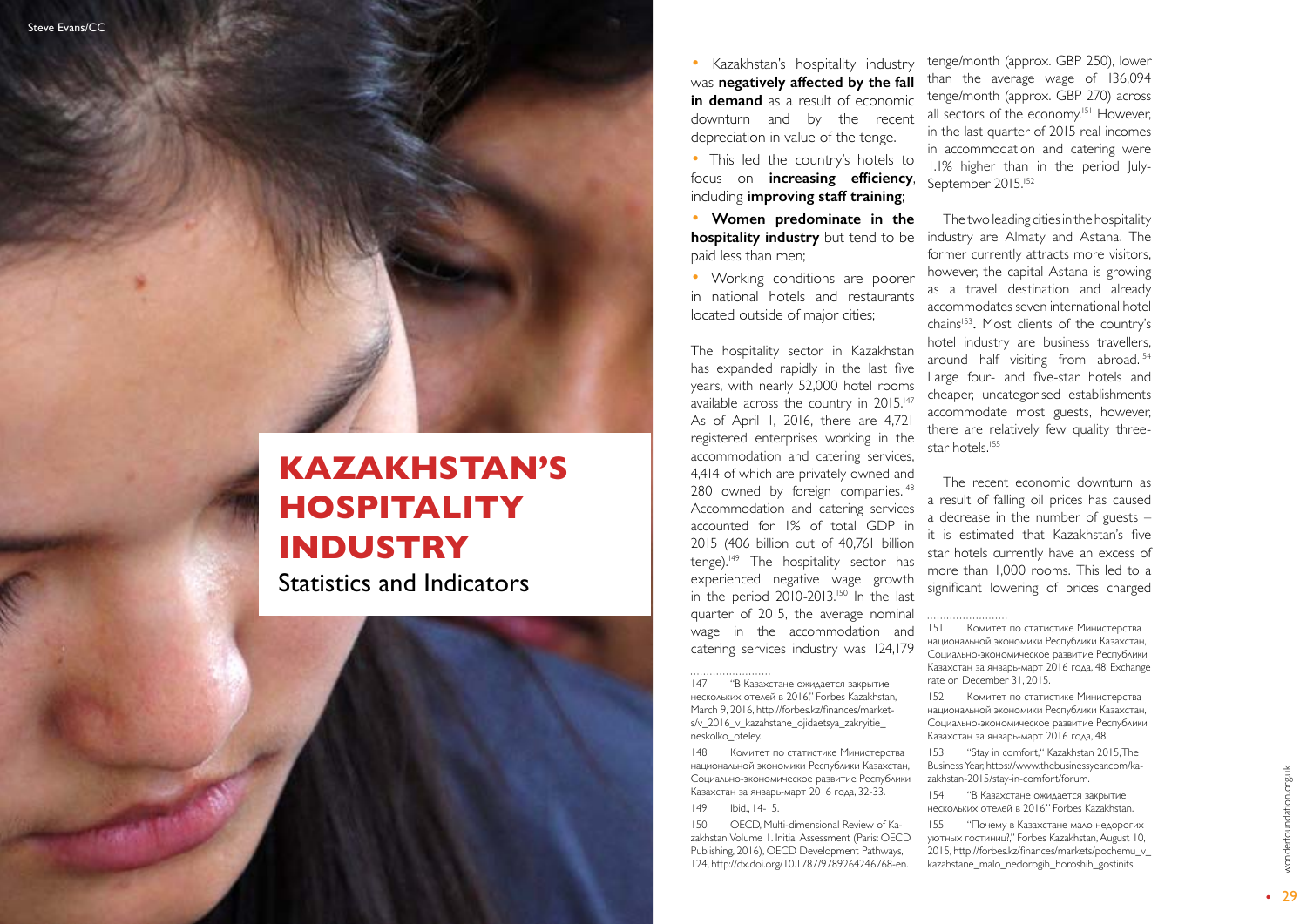by hotels around the country, as well by Kazakhstan in 2015 is also said to as the freezing and closures of several be helping the country to attract new planned projects. At the same time, investors as a developing and promising the recent depreciation in value of the country for the hotel industry.<sup>161</sup> In tenge has considerably increased the 2017, a luxury hotel *The Ritz-Carlton* costs faced by national hotels, which is expected to open in Astana.162 Yet, have been worse hit than international although the hotel industry in large hotel chains. As such, few new hotels cities will likely recover, the outlook for are likely to open in the next 3-5 rural areas and smaller cities is worse. years.156 National hotels are currently As the *Kazakhstan Association of Hotels*  aiming to lower costs and increase staff *and Restaurants* reports, hospitality efficiency, which requires investment in standards in rural areas tend to lag new hotel technology, equipment and behind and hotels are characterised training.157 The *Kazakhstan Association of*  by technological backwardness, badly *Hotels and Restaurants* (Казахстанская trained personnel, lack of comfort and limited provision of services.<sup>163</sup>

On the bright side, however, an influx including free lunch, transportation, and A study of Almaty hotels and conducted by the Association in 2015 showed that at least 90% of businesses surveyed provided some short-term training for their employees, 30% offered packages discounts on hotel services, 60% only paid for employees' lunch, while 10% offered their staff lunch at half-price. Notably, only a quarter of the hotels and restaurants surveyed confirmed that employees were paid for overtime work, whilst 75% chose not to respond.<sup>164</sup>

of visitors is expected in connection with Expo 2017, which will take place in Astana from June 10 to September 10, 2017.<sup>159 160</sup> The new visa regime launched

<span id="page-15-0"></span>Ассоциация Гостиниц и Ресторанов), for instance, has recently opened a training centre, *Housekeeping School* in Almaty, which will train professionals restaurants in the hospitality industry. The centre accepts individual applicants, as well as applicants referred by firms.<sup>158</sup>

30 • Р. Асанбаевой, консумианта АО НК "Астана - тольсо-орень песни-малентованного и под несколькой экономики РК Женщины и<br>31 момение турпотока в Республику Казахстан," II рынка в Казахстане." Мужчины Казахстана 2009-2013, 159 Казахстанская Ассоциация Гостиниц и Ресторанов (КАГиР), Презентация к сообщению Р.Асанбаевой, консультанта АО НК "Астана ЭКСПО-2017", "Новые проекты, влияющие на увеличение турпотока в Республику Казахстан," II Международный гостиничный форум, г. Алматы, 23-24 июня 2015, http://www.kagir.kz/forum/fo rum\_2015/forum\_2015\_message\_assanbayeva.pdf.

. . . . . . . . . . . . . . . . . . .

158 Казахстанская Ассоциация Гостиниц и Ресторанов (КАГиР), "КАГиР отрывает «Школу Хаускиперов»," February 25, 2016, http://www. kagir.kz/index.html.

Women predominate in Kazakhstan's hospitality sector, comprising 75% of the workforce.<sup>165</sup> Nonetheless, in 2013, women employed in accommodation and catering services earned on average 79,447 tenge per month, whereas men's average income in the industry was around 30% higher at 116,998 tenge per month.<sup>166</sup>

160 "Гостиничный бизнес РК: низкий уровень сервиса," Kapital, August 8, 2015, https://

No data is available on the incidence of prostitution on hotel premises; however, it is widely known that various hotels have traditionally been used to facilitate prostitution. Notably, **Fatima** has also recently graduated in December 2015, a large number of Almaty hotels announced that they will no longer allow hotel grounds to be used by sex workers and their clients. The move is, reportedly, a response to improved policing of hotel premises, which resulted in Almaty establishments being fined a total of 16 million tenge since the start of 2015.<sup>167</sup>

kapital.kz/gosudarstvo/42617/gostinichnyj-biznes-rknizkij-uroven-servisa.html.

161 Embassy of the Republic of Kazakhs tan to the United Kingdom of Great Britain and Northern Ireland, "Updates on Visa-Free Regime," http://www.kazembassy.org.uk/en/pages/page/74; КАГиР, "Особенности гостиничного рынка в Казахстане".

162 "Ritz-Carlton to open new hotel in Kazakhstan," Hospitality ON, June 26, 2014, http:// hospitality-on.com/en/news/2014/06/26/ritz-carl ton-to-open-new-hotel-in-kazakhstan/.

163 КАГиР, "Особенности гостиничного рынка в Казахстане."

164 Kазахстанская Ассоциация Гостиниц и Ресторанов (КАГиР), Результаты маркетингового исследования по уровню заработных плат гостиничного и ресторанного бизнеса в 2015 году, http://www.kagir.kz/new/13012016\_marke -

#### TESTIMONIES FROM **KUMBEL STUDENTS**

**Anastasya** received her certificate from Kumbel Training Center on June 2014. She is currently working at the Ritz Carlton Hotel in Almaty:

*"One of the unforgettable lessons I've began to ask myself: what is my goal and learned in Kumbel Training Center is that, even though many people at work will tell you many negative things about working* 

165 Комитет по статистике Министерства национальной экономики РК, Женщины и Мужчины Казахстана 2009-2013, Table 7.3.

166 Ibid., Table 7.19.

167 "ДВД: Алматинские отели перестают предоставлять посетителям услуги путан," ИА Новости-Казахстан, December 10, 2015, http:// newskaz.ru/incidents/20151210/10476249.html.

*in the hospitality industry, one shouldn't listen to them, because you have your own way of life. I've experience that very same thing at my work in a hotel, since many of my colleagues tell me that working here doesn't make sense, that I will never achieve anything. This somehow motivates me, because the fact that they haven't achieved anything doesn't mean that the same will happen with me. I have my own life goals and I strive for them, I work in the hospitality industry because I like my profession."*

from Kumbel Training Center:

*"At first, my Mom didn't give me permission to apply for technical school and study. She wanted me to get married, thinking that it will solve everything in my life. But I'm not that kind of person. I applied to Kumbel and my mum thought it was nonsense, but thanks to what I've learned here, I've been able to find a job. I earn my own salary, buy my own cell phone, got my driver's license, and buy proper clothes. And when I brought some money home, I felt that my Mom felt proud of me for the first time. At Kumbel I've learned many things. There is one training I'll never forget. Our trainer explained that he helped people identify their life goals and to ask oneself: who am I and what am I here for? After that I what should I do?"*

<sup>156</sup> "В Казахстане ожидается закрытие нескольких отелей в 2016," Forbes Kazakhstan. 157 Казахстанская Ассоциация Гостиниц и Ресторанов (КАГиР), Презентация к докладу Р.Шайкеновой, президента КАГиР, "Особенности гостиничного рынка в Казахстане," II Международный гостиничный форум, г. Алматы, 23-24 июня 2015, http://www.kagir.kz/forum/fo rum\_2015/forum\_2015\_doklad\_kagir.pdf.

ting\_zp.pdf.